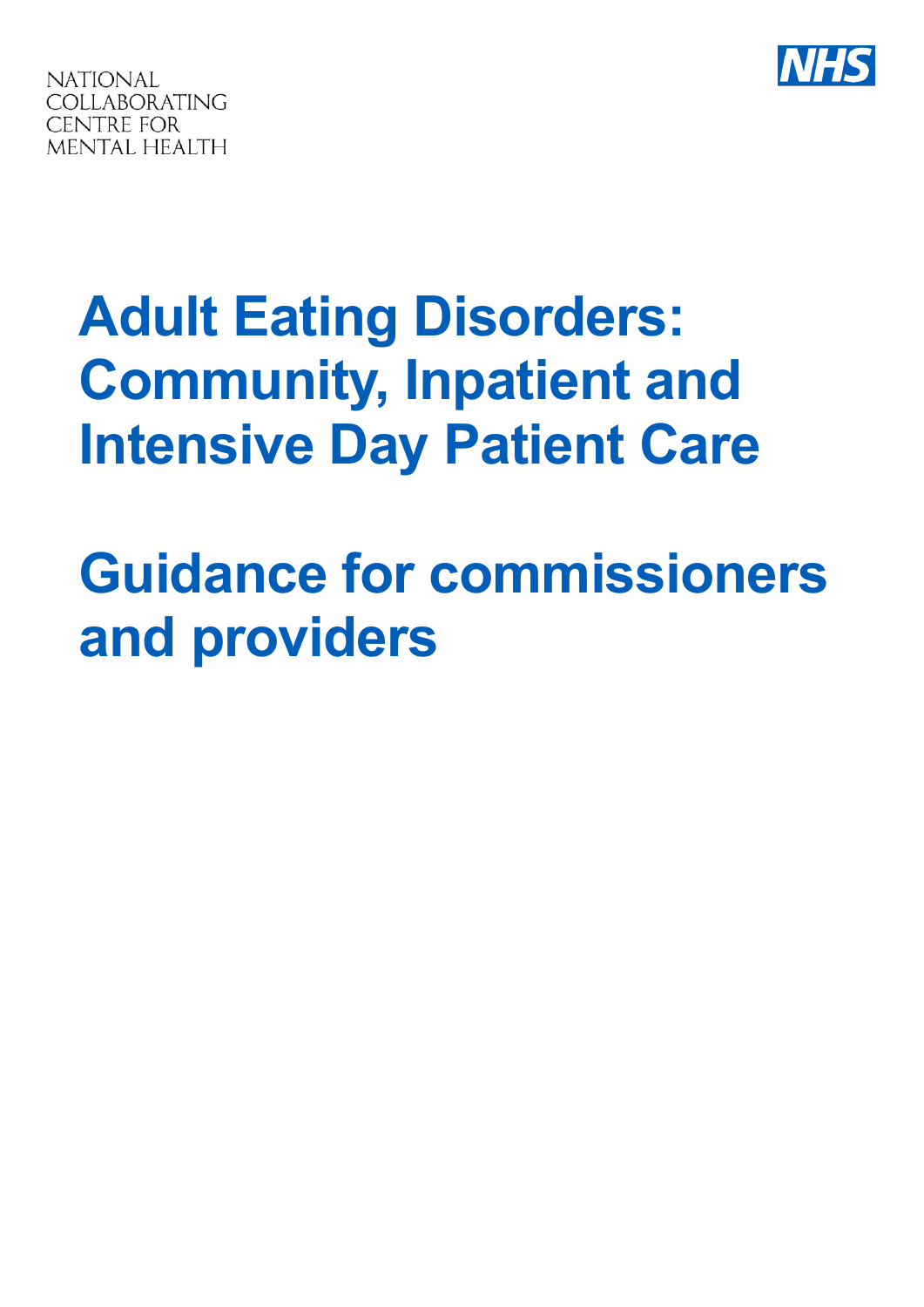# <span id="page-1-0"></span>**Adult eating disorders: community, inpatient and intensive day patient care**

# <span id="page-1-1"></span>**Guidance for commissioners and providers**

Publishing approval number: **000957**

Version number: 1 First published: August 2019

Prepared by: NHS England with NICE and the National Collaborating Centre for Mental Health

Promoting equality and addressing health inequalities are at the heart of NHS England's values. Throughout the development of the policies and processes cited in this document, we have:

- Given due regard to the need to eliminate discrimination, harassment and victimisation, to advance equality of opportunity, and to foster good relations between people who share a relevant protected characteristic (as cited under the Equality Act 2010) and those who do not share it; and
- Given regard to the need to reduce inequalities between patients in access to, and outcomes from healthcare services and to ensure services are provided in an integrated way where this might reduce health inequalities

This guidance can be made available in alternative formats, such as easy read or large print, and may be available in alternative languages, upon request. Please contact by emailing [england.adultmh@nhs.net](file://///ims.gov.uk/Data/NHS_ENGLAND/SkiptonHouse/Eating%20Disorder%20Prog%20(CYP%20and%20Adults)/Comms/Media%20or%20web/Eating%20Disorder%20CYP%20and%20Adult%20PAC/For%20NM%20and%20RM%20for%20formatting%20pre-pub/england.adultmh@nhs.net%20)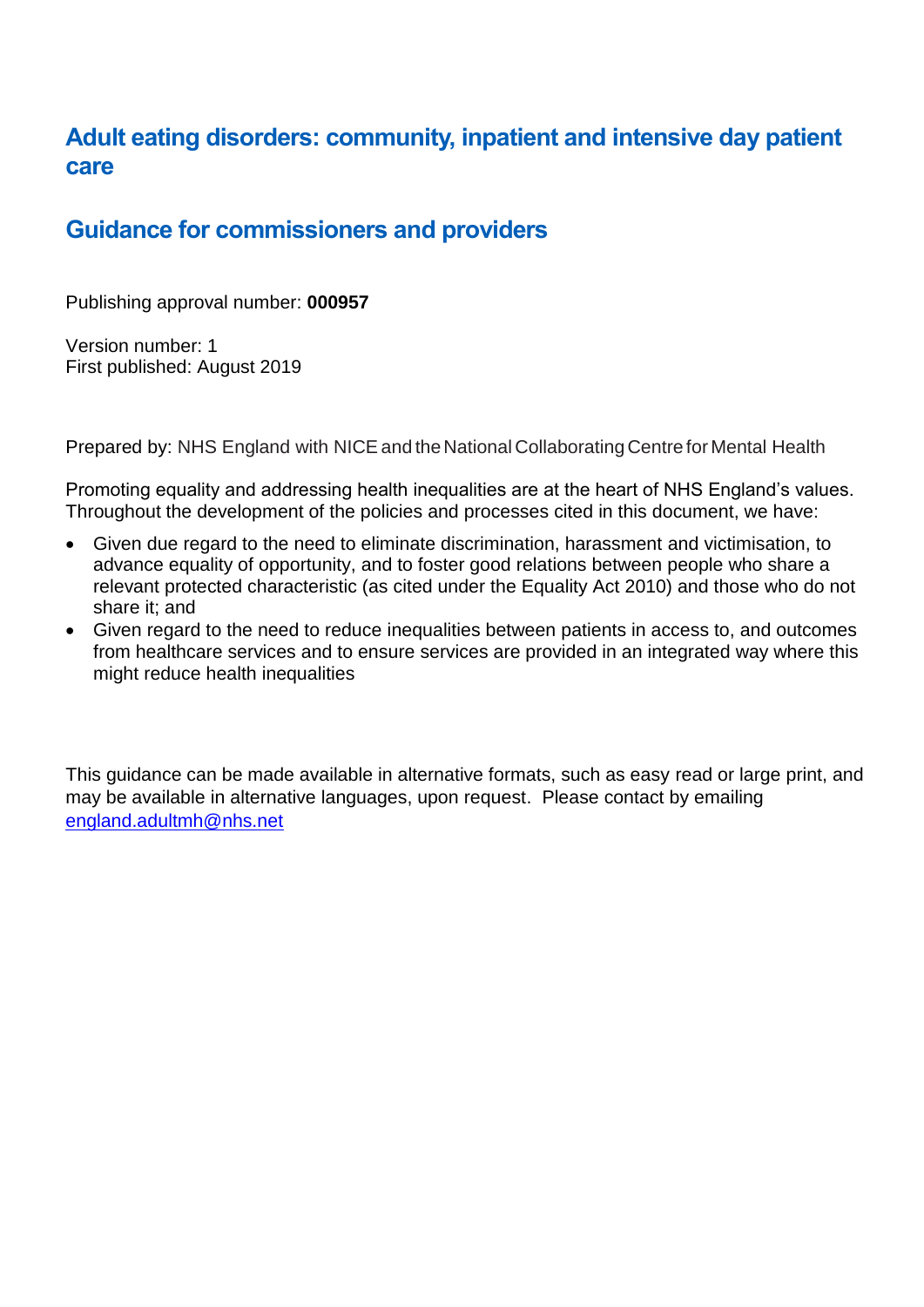# **Contents**

| $1_{-}$                                                                                          |  |
|--------------------------------------------------------------------------------------------------|--|
|                                                                                                  |  |
|                                                                                                  |  |
|                                                                                                  |  |
|                                                                                                  |  |
|                                                                                                  |  |
|                                                                                                  |  |
| 2.3 Assessing the needs of the local population and developing an adult eating disorder service9 |  |
|                                                                                                  |  |
|                                                                                                  |  |
|                                                                                                  |  |
|                                                                                                  |  |
|                                                                                                  |  |
|                                                                                                  |  |
|                                                                                                  |  |
|                                                                                                  |  |
|                                                                                                  |  |
|                                                                                                  |  |
|                                                                                                  |  |
|                                                                                                  |  |
|                                                                                                  |  |
|                                                                                                  |  |
|                                                                                                  |  |
|                                                                                                  |  |
|                                                                                                  |  |
|                                                                                                  |  |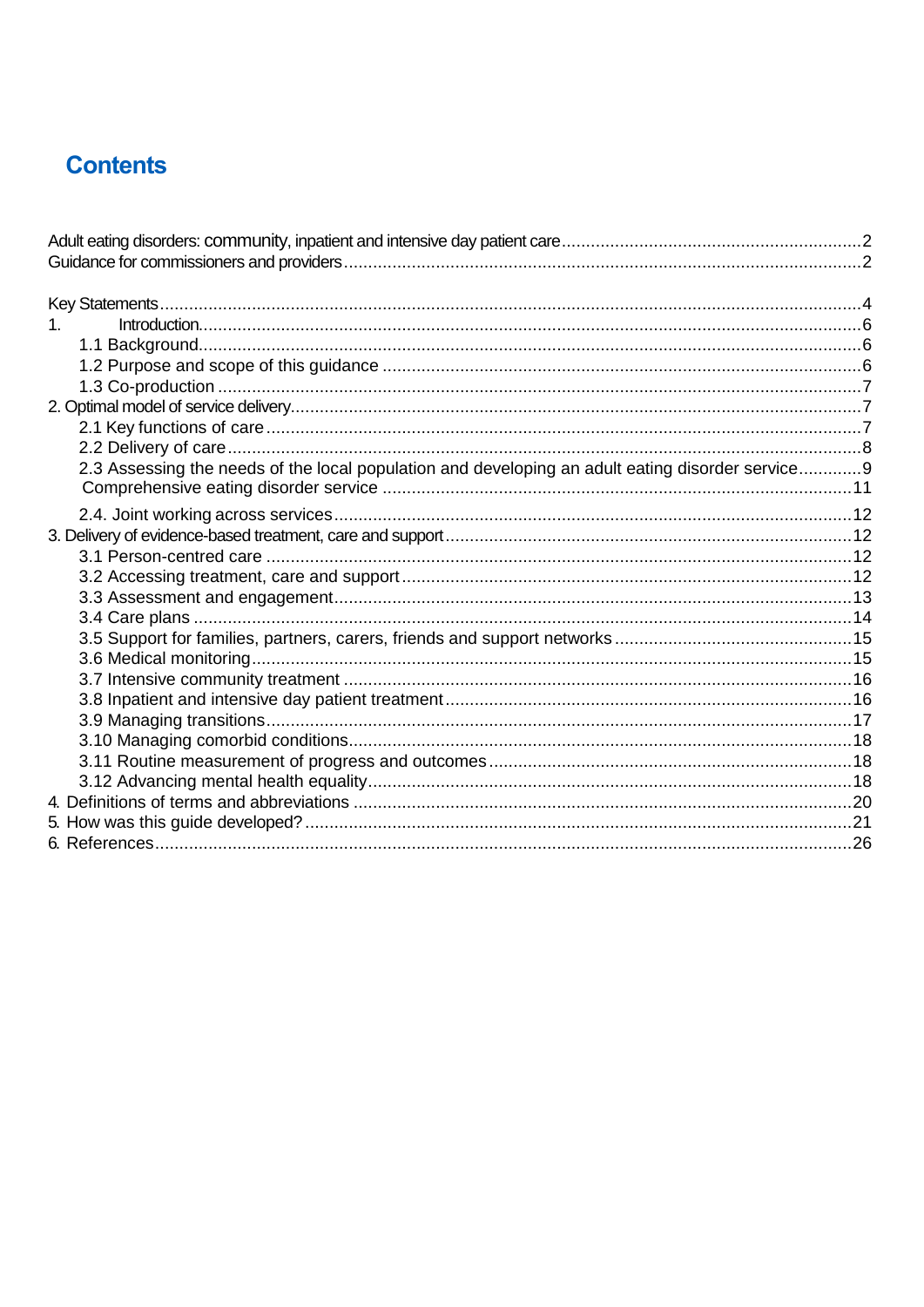# <span id="page-3-0"></span>**Key Statements**

These statements were developed by people with experience of receiving treatment for an eating disorder, as well as their family members and carers. They reflect what people want and need from eating disorder services.

#### **People with experience of an eating disorder**

| I will receive collaborative, person-<br>centered treatment that is focused on my<br>needs and not just my weight or BMI<br>(body mass index), to help me recover<br>mentally as well as physically.                                              | I want professionals to show compassion,<br>understanding and trust, while not making<br>assumptions based on my diagnosis.<br>Professionals who are working with me will<br>understand how eating disorders can affect<br>people differently, and how they might get in<br>the way of people accepting help.                                                                              |
|---------------------------------------------------------------------------------------------------------------------------------------------------------------------------------------------------------------------------------------------------|--------------------------------------------------------------------------------------------------------------------------------------------------------------------------------------------------------------------------------------------------------------------------------------------------------------------------------------------------------------------------------------------|
| I want people involved in my care to<br>communicate with me and be open and<br>transparent, explaining why certain<br>decisions are made. I want to be able to<br>voice my opinion and to be fully informed<br>throughout my treatment.           | I want everybody involved in my care to<br>communicate with each other. If I need<br>inpatient treatment, then I want my<br>inpatient and community team to work<br>with each other. I want to stay connected<br>to the 'real world' so I don't feel like I<br>have to start afresh after being<br>discharged. I need the right support to<br>help me transition back to the<br>community. |
| My treatment will always be based on<br>the possibility of recovery and on<br>helping me re- establish who I am,<br>regardless of my past or the length of<br>my illness. People won't give up on me.                                             | I will be involved in creating my care plan,<br>which will include information about any<br>transitions I have to make (geographical,<br>age-based or inpatient to community), what<br>to do if I am in crisis, how I can stay well<br>and what to do if I experience a relapse.                                                                                                           |
| I have the right to nominate a person to<br>support me and my wishes will<br>be<br>respected around who I would like to be<br>involved in my care or not.                                                                                         | I want my community team to be trained<br>and competent to offer evidence-based<br>treatment, as well as a range of other<br>support activities and groups.                                                                                                                                                                                                                                |
| I would like my community team to be<br>made up of a range of professions and I<br>would like to meet all the individuals<br>involved in my care. I should know who<br>my care coordinator is and who to contact<br>if I find myself in distress. | will be supported to make positive<br>choices, but I will also be supported when I<br>struggle to make these decisions for myself<br>or I experience any setbacks.                                                                                                                                                                                                                         |
| I would like the inpatient unit to offer a<br>structured treatment plan with regular<br>groups and activities I can choose to attend<br>no matter what weight I am, alongside<br>individual therapy.                                              | If I experience a relapse, I will be able to<br>self-refer to the nearest eating disorder<br>service and I will be seen as quickly as<br>possible. I will not have to go back on to<br>a waiting list or feel like I have to<br>become worse to be seen.                                                                                                                                   |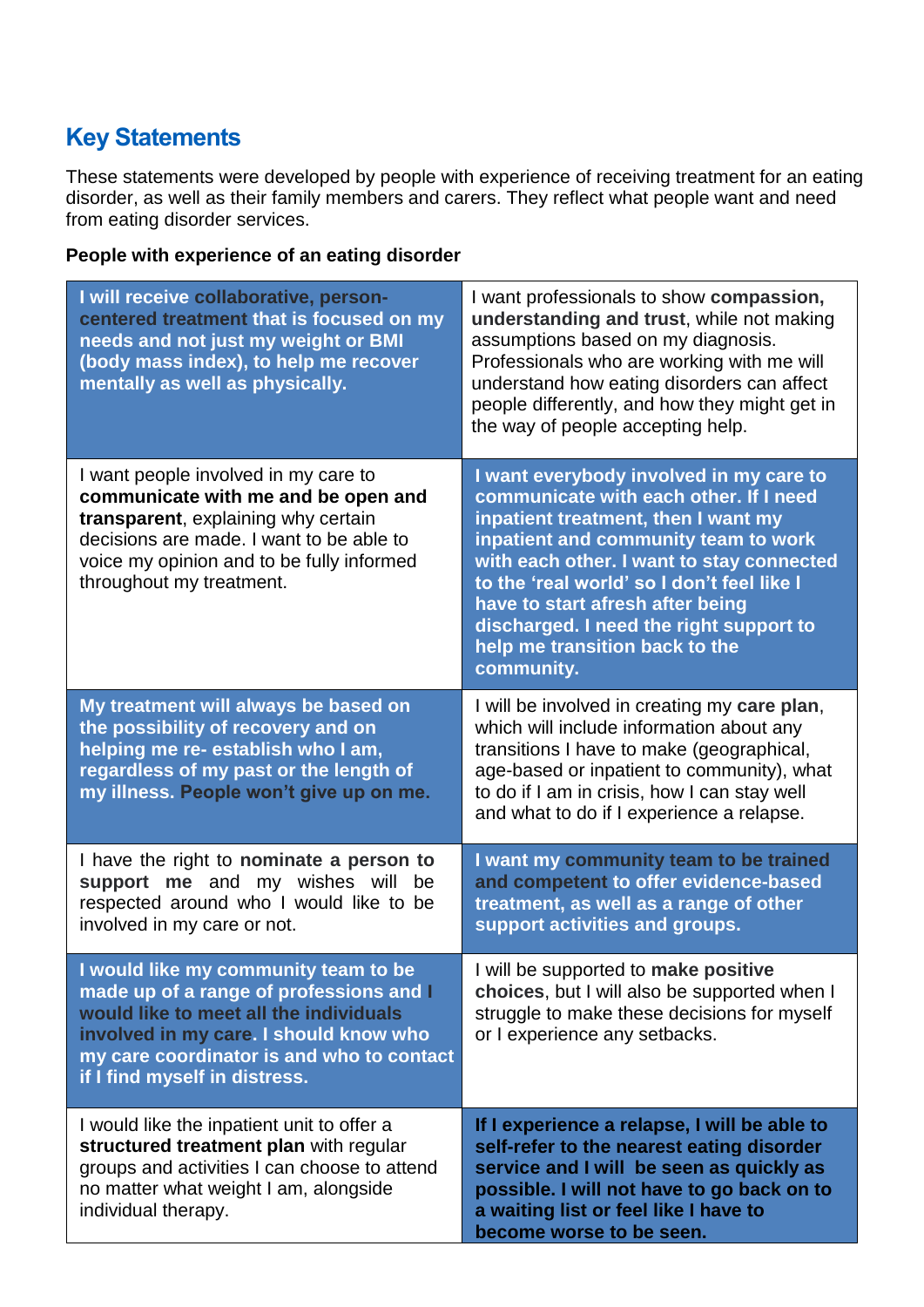#### **Families and carers**

| As families, carers, partners, friends or<br>support people, we will be able to access<br>and receive support to help our loved<br>ones with an eating disorder, regardless<br>of whether they are getting treatment or<br>not. | Services will understand that carers who<br>are partners and carers who are parents<br>may have different needs and will give<br>them the right level of information and<br>support. |
|---------------------------------------------------------------------------------------------------------------------------------------------------------------------------------------------------------------------------------|--------------------------------------------------------------------------------------------------------------------------------------------------------------------------------------|
| Services will understand the distress we can<br>experience and will help us to get support<br>for our own mental and physical health.                                                                                           |                                                                                                                                                                                      |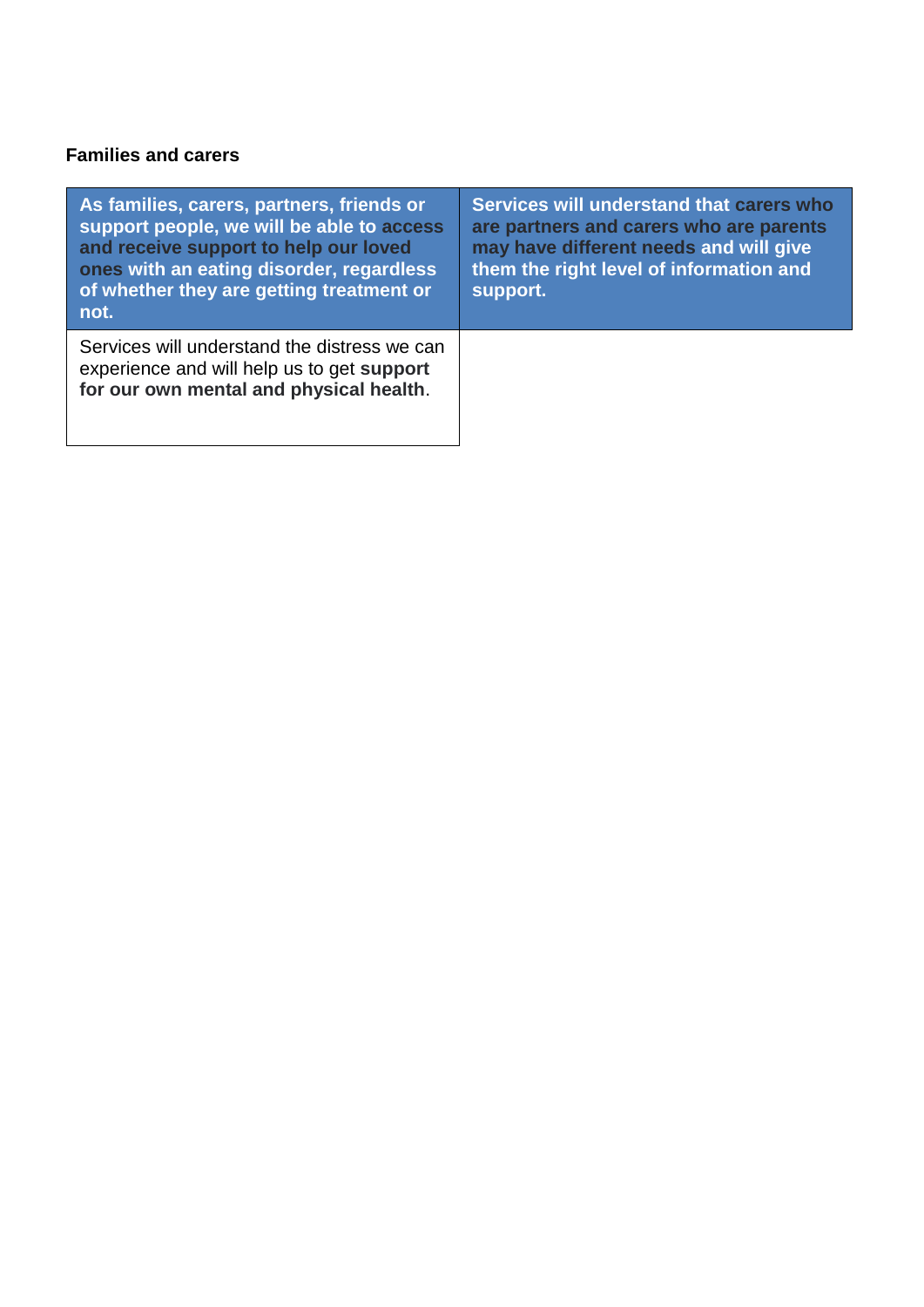# <span id="page-5-0"></span>**1. Introduction**

#### <span id="page-5-1"></span>**1.1 Background**

Following a significant expansion of services for children and young people with eating disorders, over recent years, there is now increasing commitment across a range of stakeholders to improve both timely access to, and the quality of evidence-based treatment in, eating disorder services for adults and older adults. The Parliamentary and Health Service Ombudsman (PHSO) recently published, ['Ignoring the Alarms: How NHS Eating Disorder](https://www.ombudsman.org.uk/sites/default/files/page/FINAL%20FOR%20WEB%20Anorexia%20Report.pdf)  [Services are Failing Patients'.](https://www.ombudsman.org.uk/sites/default/files/page/FINAL%20FOR%20WEB%20Anorexia%20Report.pdf) This establishes a clear rationale for localities to focus on improving care for adults with eating disorders.<sup>1</sup>

As part of the NHS Long Term Plan, local areas will be supported to redesign and reorganise community mental health services to move towards a new place-based, multidisciplinary service across health and social care aligned with primary care networks. By 23/24 there will be new and integrated models of primary and community mental health care to support at least 370,000 adults and older adults per year including those living with eating disorders, to give them greater choice and control over their care and support them to live well in their communities.

Alongside this work, the New Care Models programme will give NHS led provider collaboratives the opportunity to redesign the pathway for adults with Eating Disorders to bring care closer to home by giving them the responsibility for managing the budget associated with specialist care for this group.

Therefore, through a rebalancing of provision, from a focus on inpatient services to expansion of community based services, adults with eating disorders will be able to access treatment earlier, and closer to home, leading to better outcomes for them and their families.<sup>2</sup>

#### <span id="page-5-2"></span>**1.2 Purpose and scope of this guidance**

This guidance is primarily for commissioners and providers of adult eating disorder services (age 18 years and above), as well as people who use services and those who support them. It focuses on the optimum model of delivery (see Section [2\)](#page-6-3), including information about the required skill mix in dedicated community eating disorder teams to improve access to treatment, care and support. It covers care provided in the community, as well as inpatient or intensive day patient treatment where required.

The guidance covers services for a range of eating disorders; anorexia nervosa, bulimia nervosa, binge eating disorder and other specified feeding and eating disorders (OSFED).

This guidance should be read alongside a number of other guides, including:

- [Access and Waiting Time Standard for Children](https://www.england.nhs.uk/wp-content/uploads/2015/07/cyp-eating-disorders-access-waiting-time-standard-comm-guid.pdf) [and Young People with an Eating Disorder:](https://www.england.nhs.uk/wp-content/uploads/2015/07/cyp-eating-disorders-access-waiting-time-standard-comm-guid.pdf) [Commissioning Guide,](https://www.england.nhs.uk/wp-content/uploads/2015/07/cyp-eating-disorders-access-waiting-time-standard-comm-guid.pdf)<sup>4</sup> particularly in relation to managing transitions between services
- [Eating Disorders: Recognition and Treatment](https://www.nice.org.uk/guidance/ng69) [NICE Guideline](https://www.nice.org.uk/guidance/ng69) (NG69)<sup>2</sup>
- [Eating Disorders Quality Standard](https://www.nice.org.uk/guidance/qs175) (QS175)<sup>4</sup>
- [MARSIPAN: Management of Really Sick](https://www.rcpsych.ac.uk/docs/default-source/improving-care/better-mh-policy/college-reports/college-report-cr189.pdf?sfvrsn=6c2e7ada_2) [Patients with Anorexia](https://www.rcpsych.ac.uk/docs/default-source/improving-care/better-mh-policy/college-reports/college-report-cr189.pdf?sfvrsn=6c2e7ada_2) Nervosa<sup>5</sup>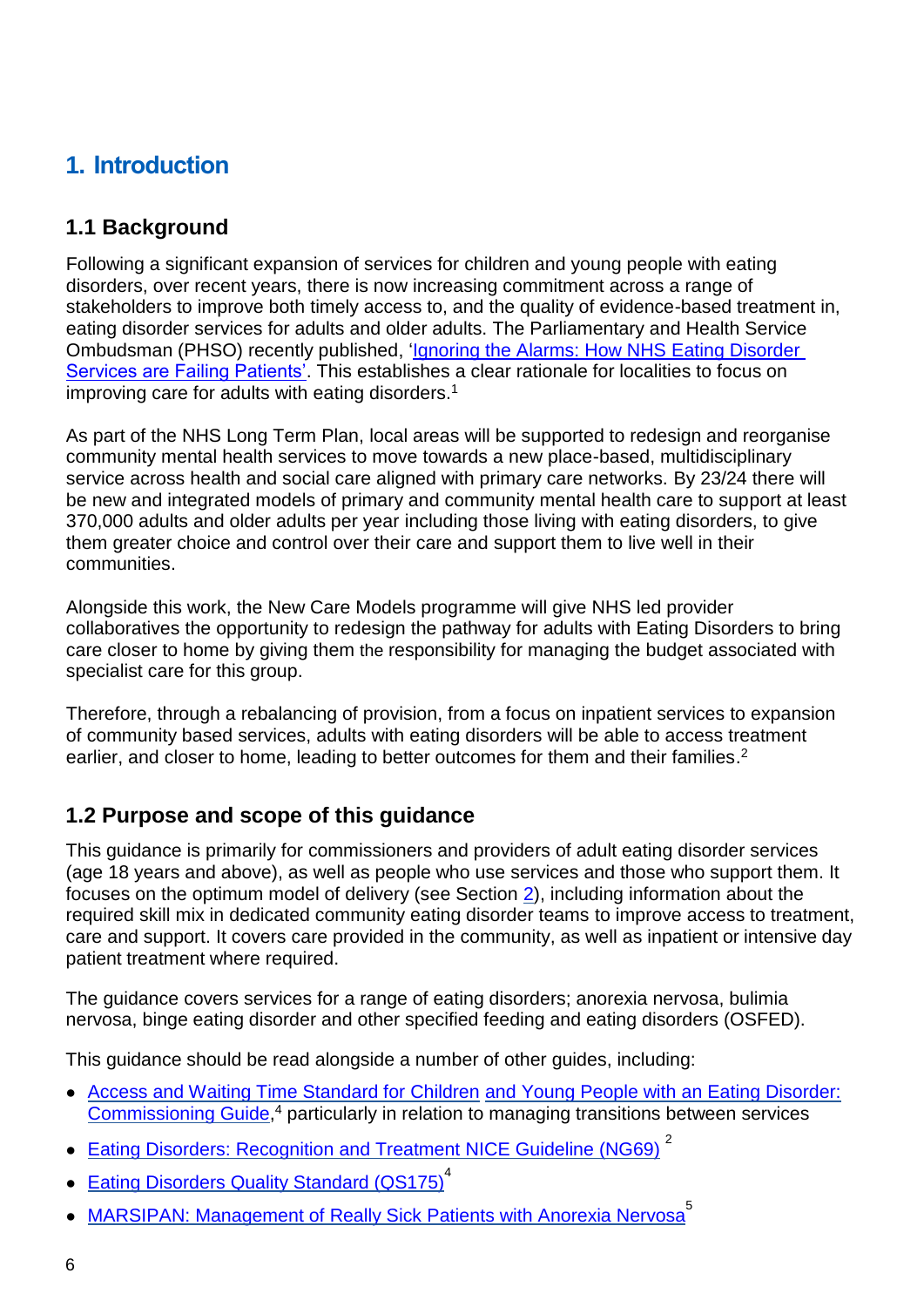- [Guidance for Commissioners of Eating](https://www.jcpmh.info/resource/guidance-commissioners-eating-disorder-services/) [Disorder services](https://www.jcpmh.info/resource/guidance-commissioners-eating-disorder-services/) from the Joint Commissioning Panel for Mental Health $^6$
- Addendum to the Children and Young People's Commissioning Guide to include Inpatient and [Intensive Day Care episodes of care](https://www.england.nhs.uk/mental-health/cyp/eating-disorders/)
- [A Framework for Community Mental Health Support, Care and Treatment for Adults and](https://www.england.nhs.uk/mental-health/adults/cmhs/)  **[Older Adults](https://www.england.nhs.uk/mental-health/adults/cmhs/)** (forthcoming).

## <span id="page-6-0"></span>**1.3 Co-production**

Co-production is key to developing and improving eating disorder services. To genuinely coproduce services, commissioners should develop and implement local plans in collaboration with: people with experience, service providers and partner agencies. More information can be found [here.](https://www.rcpsych.ac.uk/news-and-features/latest-news/detail/2019/05/09/new-tools-to-tackle-inequalities-in-mental-health-care-by-involving-patients-in-service-design)

# <span id="page-6-3"></span><span id="page-6-1"></span>**2. Optimal model of service delivery**

Clinical consensus indicates that the optimal model of service delivery for people with an eating disorder is a dedicated, multidisciplinary eating disorder service. Care should be delivered in the community, supported by intensive day patient or inpatient treatment for people with a high level of physical or psychiatric risk that cannot be managed safely in the community (see Section [3.9\)](#page-16-0). Adult Eating disorder services should provide a seamless pathway for young adults supporting a positive experience of transitioning from children and young people (CYP)-CED services where needed and avoiding unhelpful 'cliff edges in care'.

A comprehensive community eating disorder (CED) service should ideally serve a wider geographical area (recommended 1 million or greater all-age population),<sup>7</sup> with the skills and competences (see Appendix I in the helpful guide) to provide care to a range of people, including:

- people presenting for the first time
- people with long-term and enduring problems
- those with comorbid conditions (physical and mental health as well as drug and alcohol use), and
- young people transitioning from children and young people (CYP)-CED services.

#### <span id="page-6-2"></span>**2.1 Key functions of care**

The core aim of a comprehensive CED service is to deliver timely, effective, evidence-based treatment that meets the needs of a person with an eating disorder. A CED service should:

- provide **evidence-based treatment, care and support** for the full range of eating disorder diagnoses, including binge eating disorder and OSFED
- **accept all presentations**  from people who present for the first time to those with long-term problems, **regardless of weight or BMI (body mass index)**
- collaboratively use **routine outcome measurement** to support a person to identify and meet their goals for recovery (see Appendix E)
- have the **skills to provide care across the lifespan**, from younger people to older adults
- provide **medical monitoring** (see Section [3.6\)](#page-14-2)
- offer **intensive community treatment**, or be able to support day patient treatment, to reduce unnecessary or inappropriate inpatient admissions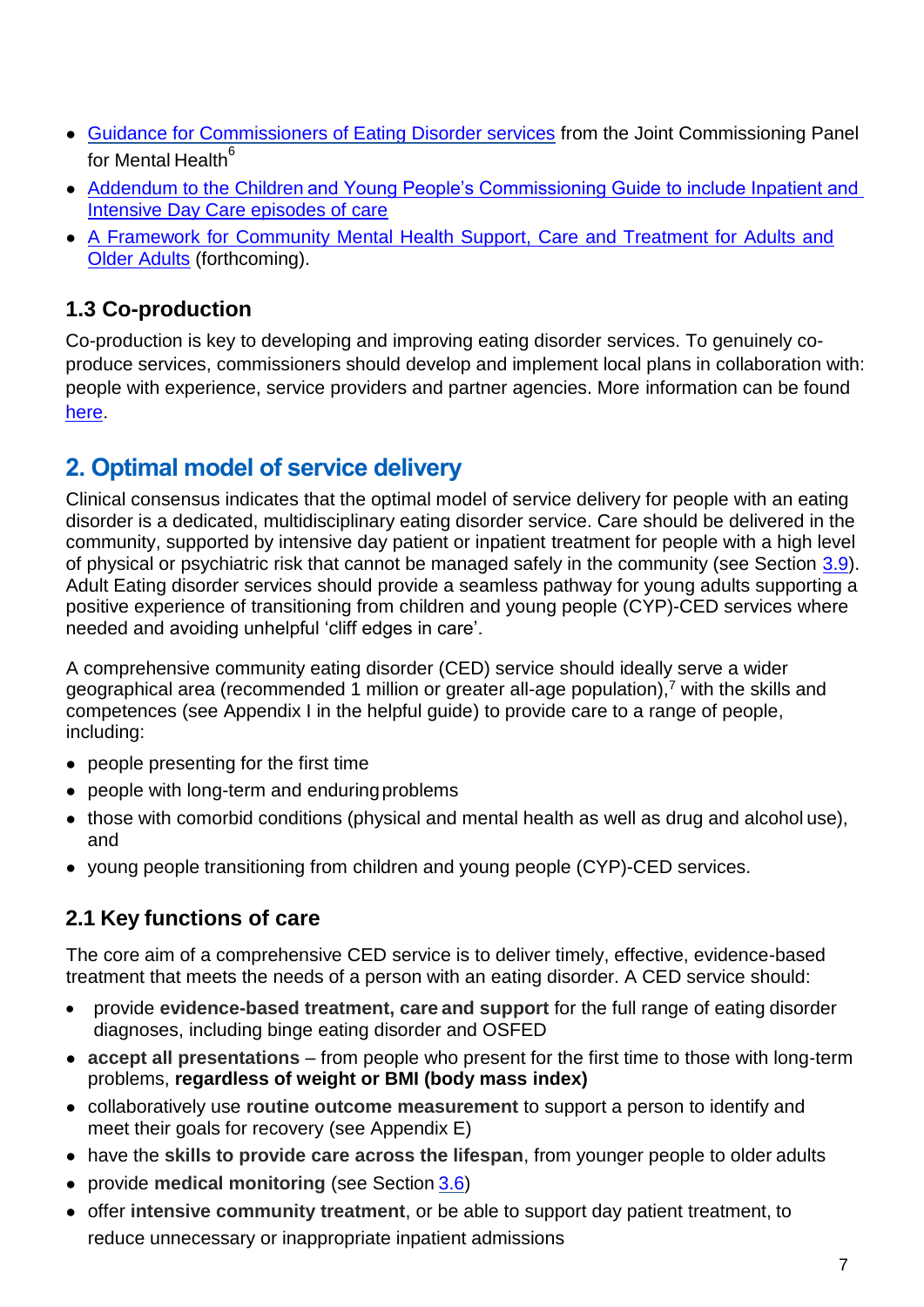- be **proactive** in engaging people in treatment as soon as possible, as well as those who are returning to active treatment following a period of recovery
- **support and empower** families, partners, carers and the person's support network
- offer **advice, support and consultation** to other services involved in a person's care
- **provide coordinated care** (see Section [2.4\)](#page-11-0) work with other services to **reduce and prevent gaps in care** during service transitions (age-related, geographical or community to inpatient transitions); using clear protocols and joint working agreements
- respond appropriately to issues relevant to competence, capacity, consent, safeguarding and information-sharing
- have **clear processes around managing risk and safety** as well as unattended appointments (including clear follow-up protocols to engage a person and prevent inappropriate discharge)
- provide **appropriate clinical supervision** to ensure professionals remain competent to deliver evidence-based treatment (see Appendices and Helpful Resources - Appendix I, Section 3)
- **improve awareness** of the service in the community, the importance of early identification and reduce the stigma around eating disorders to increase help-seeking in the local population.

#### <span id="page-7-0"></span>**2.2 Delivery of care**

[Table 1](#page-7-1) outlines the ideal staffing mix of a comprehensive, multidisciplinary and skilled CED service covering a range of functions, based on clinical consensus. A member of the CED service should be allocated as the person's main contact or care coordinator, with ongoing input from other professionals as needed. Further information on workforce is in Appendix I of Helpful Resources.

<span id="page-7-1"></span>

| Table 1: Ideal staffing mix of a comprehensive CED service                        |                                                                                                                                                                                                                                                       |  |
|-----------------------------------------------------------------------------------|-------------------------------------------------------------------------------------------------------------------------------------------------------------------------------------------------------------------------------------------------------|--|
| <b>Profession</b>                                                                 | <b>Responsibilities</b>                                                                                                                                                                                                                               |  |
| Administrative staff                                                              | Provide administrative support to the service                                                                                                                                                                                                         |  |
| <b>Dietician</b>                                                                  | Provide dietetic assessment, advice and treatment to patients and to<br>staff; support staff to devise meal plans, manage risk related to<br>refeeding; oversee the nutritional care plan and psychoeducation<br>regarding nutrition, weight and food |  |
| <b>Family therapist</b>                                                           | Provide family therapy and support other clinicians within the team to<br>work with people's families, partners, carers and support network                                                                                                           |  |
| Medical<br>professionals (e.g.<br>clinical nurse<br>consultant, GP,<br>physician) | Medical monitoring, blood tests, electrocardiograms (ECGs); liaise<br>with other medical professionals (e.g. gastroenterologists and<br>primary care; see Section 3.8, 3.6)                                                                           |  |
| Nursing staff                                                                     | Initial patient contact, facilitate engagement, assessments, deliver<br>evidence-based individual and family psychological interventions,<br>liaise with wider network                                                                                |  |
| Occupational<br>therapists                                                        | Support and develop people's lives outside of an eating disorder<br>(e.g. meal preparation, life skills training, social skills training,<br>sensory processing) and provide anxiety, assertiveness and anger                                         |  |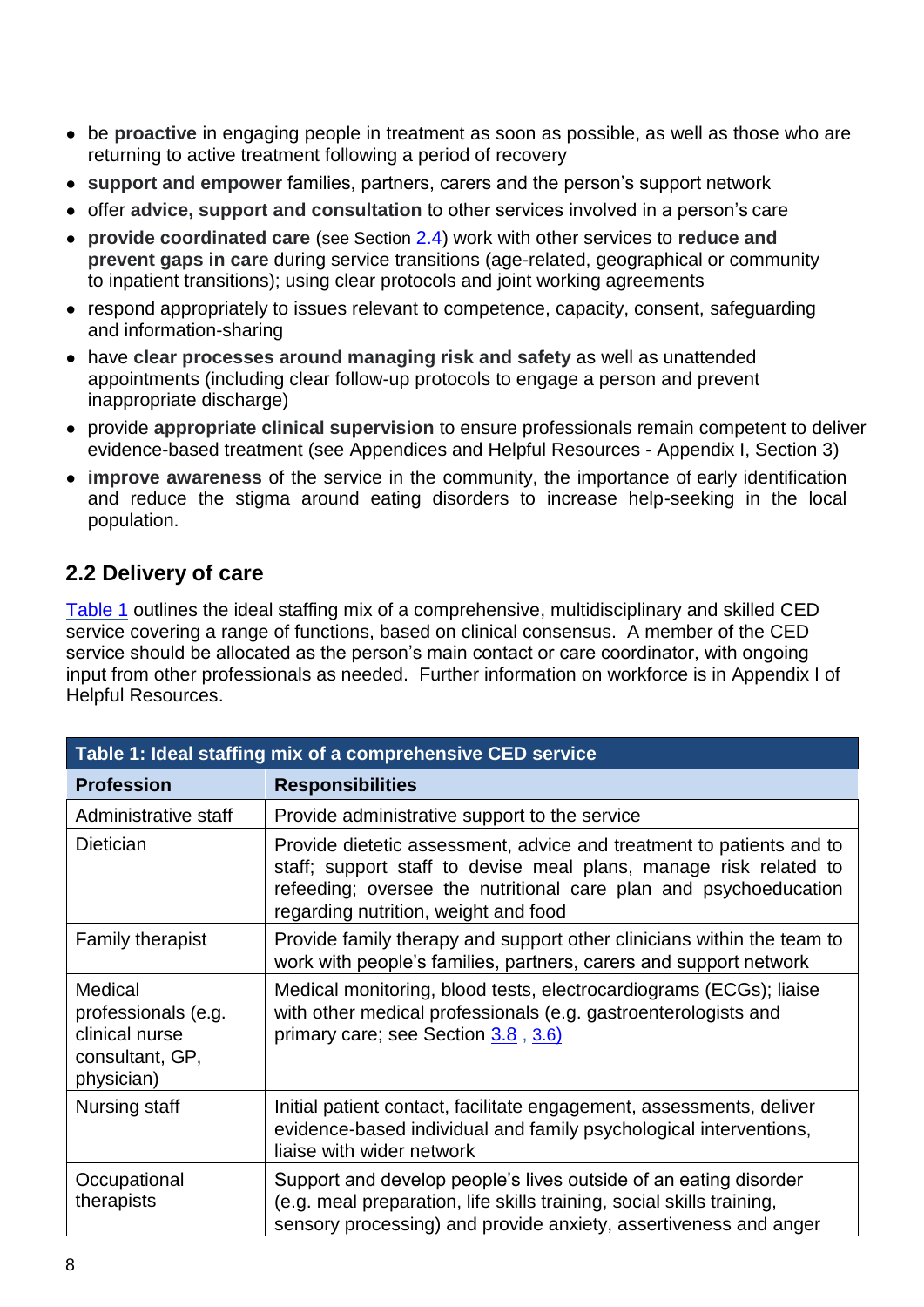|                                                                 | interventions                                                                                                                                                                                                                                                                                                                                                                                                                                          |
|-----------------------------------------------------------------|--------------------------------------------------------------------------------------------------------------------------------------------------------------------------------------------------------------------------------------------------------------------------------------------------------------------------------------------------------------------------------------------------------------------------------------------------------|
| Peer support<br>workers (see<br>Appendix G)                     | Support the recovery model, act as a mentor, assist in the delivery<br>of peer support groups as well as eating disorder training, education<br>and awareness (with appropriate training and clinical supervision)                                                                                                                                                                                                                                     |
| Psychiatrists                                                   | Provide biopsychosocial assessment, medical and psychological<br>treatments and coordination of care, including assessment,<br>diagnosis and management of<br>comorbidities, and monitoring and managing of physical and<br>psychological risks, especially for people with complex needs.<br>Psychiatrists also have medico-legal responsibilities around using the<br>Mental Health Act <sup>8</sup> and Mental Capacity Act, <sup>9</sup> if needed |
| Psychologists                                                   | Assessment, formulation and delivering evidence-based<br>psychological interventions for eating disorders and co-existing<br>mental health problems                                                                                                                                                                                                                                                                                                    |
| Social workers                                                  | Provide individual, couple and family support; facilitate support groups<br>and link to other community resources                                                                                                                                                                                                                                                                                                                                      |
| Support<br>workers<br>(including<br>assistant<br>psychologists) | Provide interventions and support for individuals or groups (with<br>appropriate supervision and training); work with clinicians to collect<br>and analyse outcomes and feedback                                                                                                                                                                                                                                                                       |

The CED service may operate through one central location or through a hub and spoke model, across neighboring areas that function as one comprehensive CED service, depending on local population needs. [Figure 1](#page-10-0) outlines the components of a comprehensive CED service and how this may be delivered.

#### <span id="page-8-0"></span>**2.3 Assessing the needs of the local population and developing an adult eating disorder service**

An effective CED service requires commissioners and providers to have a firm understanding of local demand, considering the whole range of needs, beyond just direct medical or psychological treatment. This should not simply be based on current or historical referral rates, but should be based on prevalence data, the completion of an equality and health inequalities assesment as well as engagement with local VCSE and other non-statutory organisations who provide services for people with an eating disorder, to gain further information regarding local need and demand.

- Current data indicates a 6% point prevalence rate for the full range of eating disorders, in both genders across the adult years. The [Public](https://fingertips.phe.org.uk/) [Health Fingertips](https://fingertips.phe.org.uk/) tool provides local prevalence estimates to assist in the planning and commissioning of services.
- Commissioners should also note that increasing awareness of available services and the removal of barriers to accessing care can lead to an increase in demand for services, which may then require adjustments to local prevalence estimates.

Based on the assessment of local need and demand, commissioners and providers should determine current eating disorder service provision, identify any gaps, and create a plan to improve delivery of services. Commissioners should consider:

- the size of population to be served (recommended 1 million or greater all-age population)
- the general level of coexisting mental health and physical health problems and how these will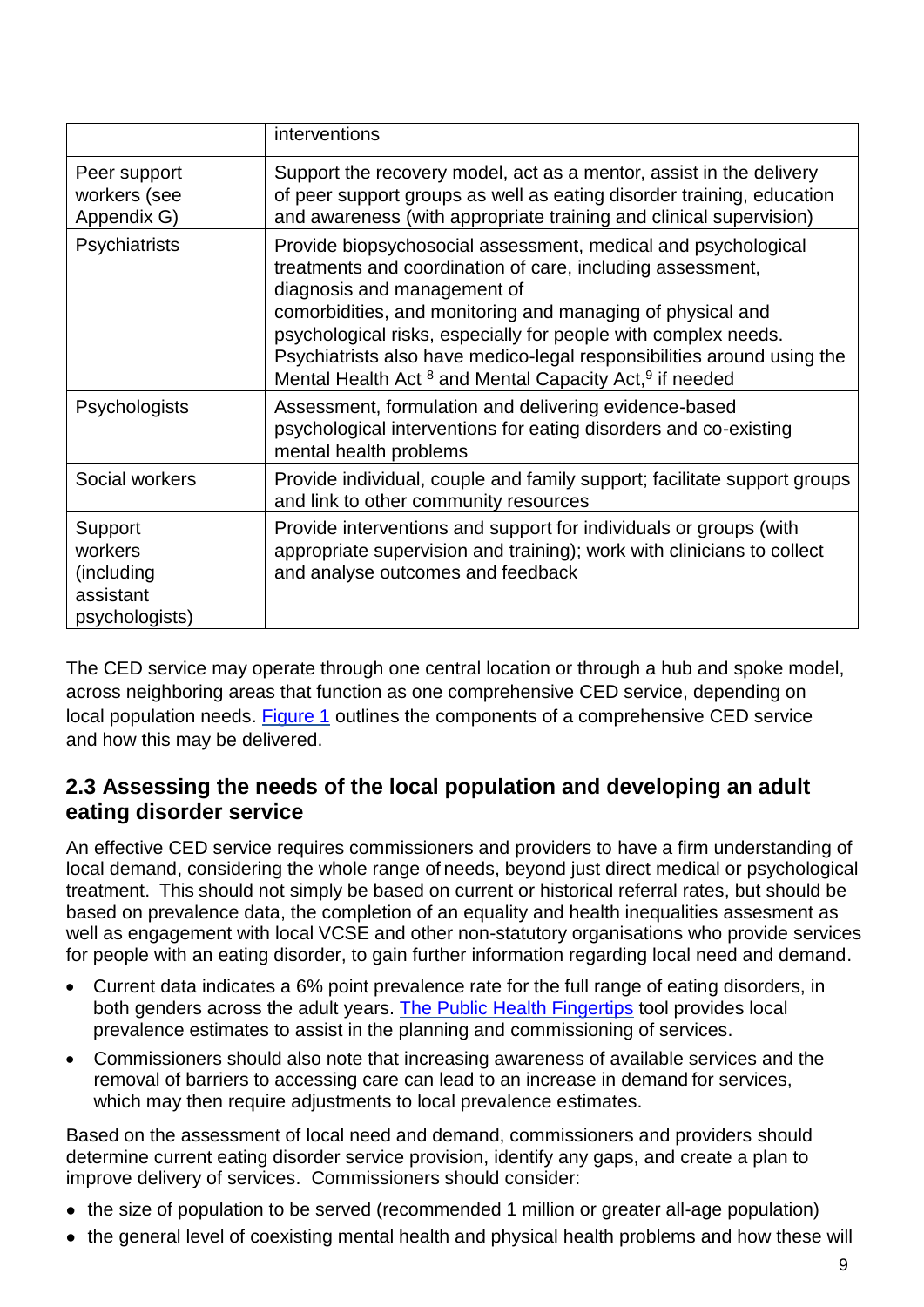be or are currently managed, including joint delivery of care across services

- the capacity and effectiveness of current services to deliver both early intervention and longterm care
- the anticipated impact of new or proposed services in meeting the need
- developing a local model of care delivery, including care pathways, based on local needs and resources (including the local availability of inpatient or intensive day patient options)
- clarifying (within the service and the CCG) the responsibilities for commissioners and providers, especially in terms of links with inpatient units and funding for beds
- overall workforce requirements, including location of multidisciplinary teams (whether they will be co-located or can form a virtual team with regular meetings) and differential skillsets required for particular presentations
- education and training for other clinicians and professionals across health care, social care and education sectors
- improving general awareness and understanding in the wider community of eating disorders and common associated comorbidities.

To create a viable CED service that can cover a wider geographical area, commissioners and providers will need to work together and decide whether to a service is to cover a single CCG or cover a cluster of CCGs or across an STP or MHS led provider collaborative footprint. NHS England has [published resources](https://www.england.nhs.uk/commissioning/) for commissioners to guide the implementation of mental health services within a wider joint strategy.

Challenges and solutions which may arise when establishing and developing a CED service are outlined in Appendix D, alongside potential solutions that can be put into practice.

**Figure 1** on page 11 summarises the core functions of the adult CED service incorporating inpatient and day care, and joint working with other community services and GP and primary care services to ensure appropriate referrals and follow-up.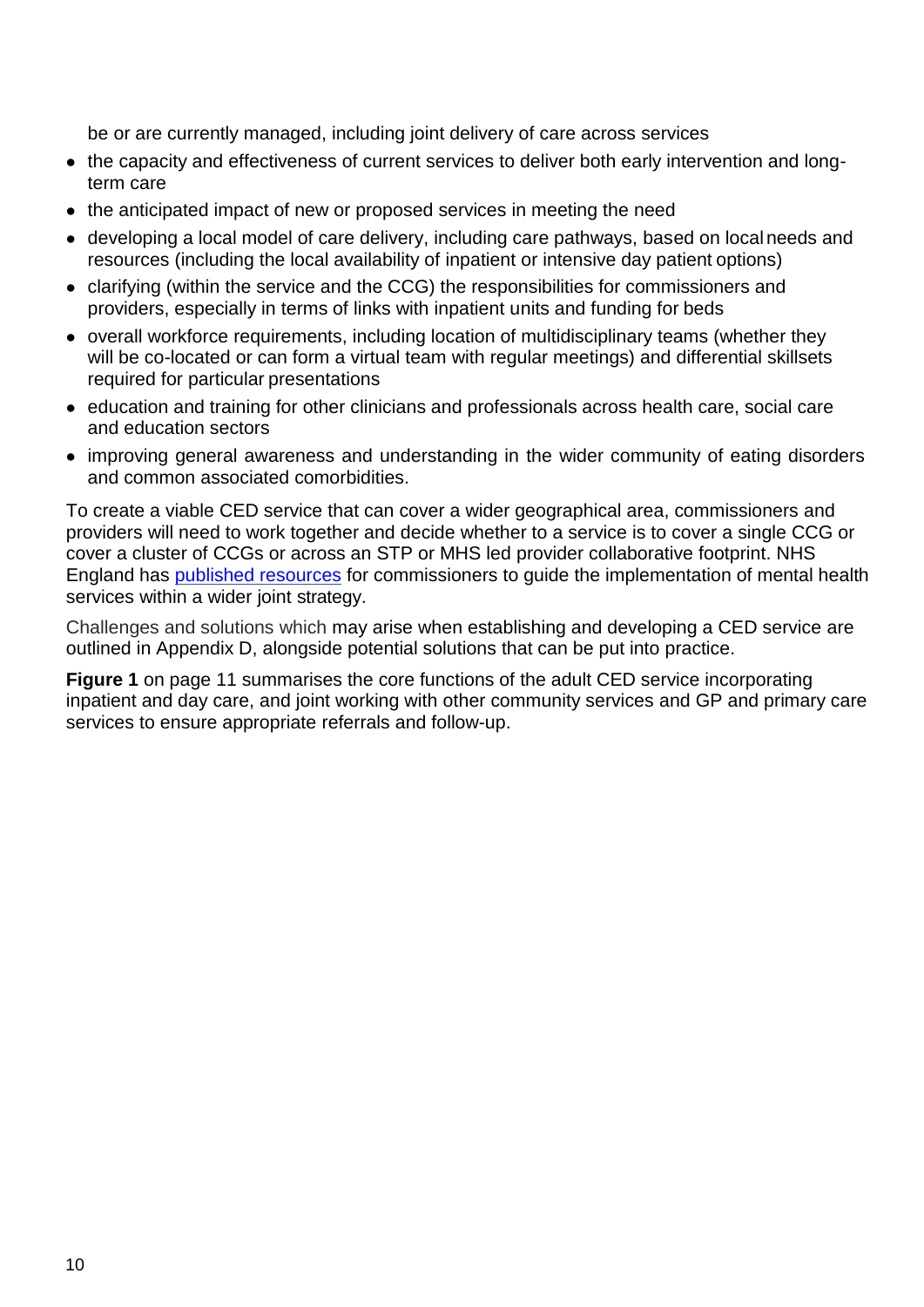<span id="page-10-0"></span>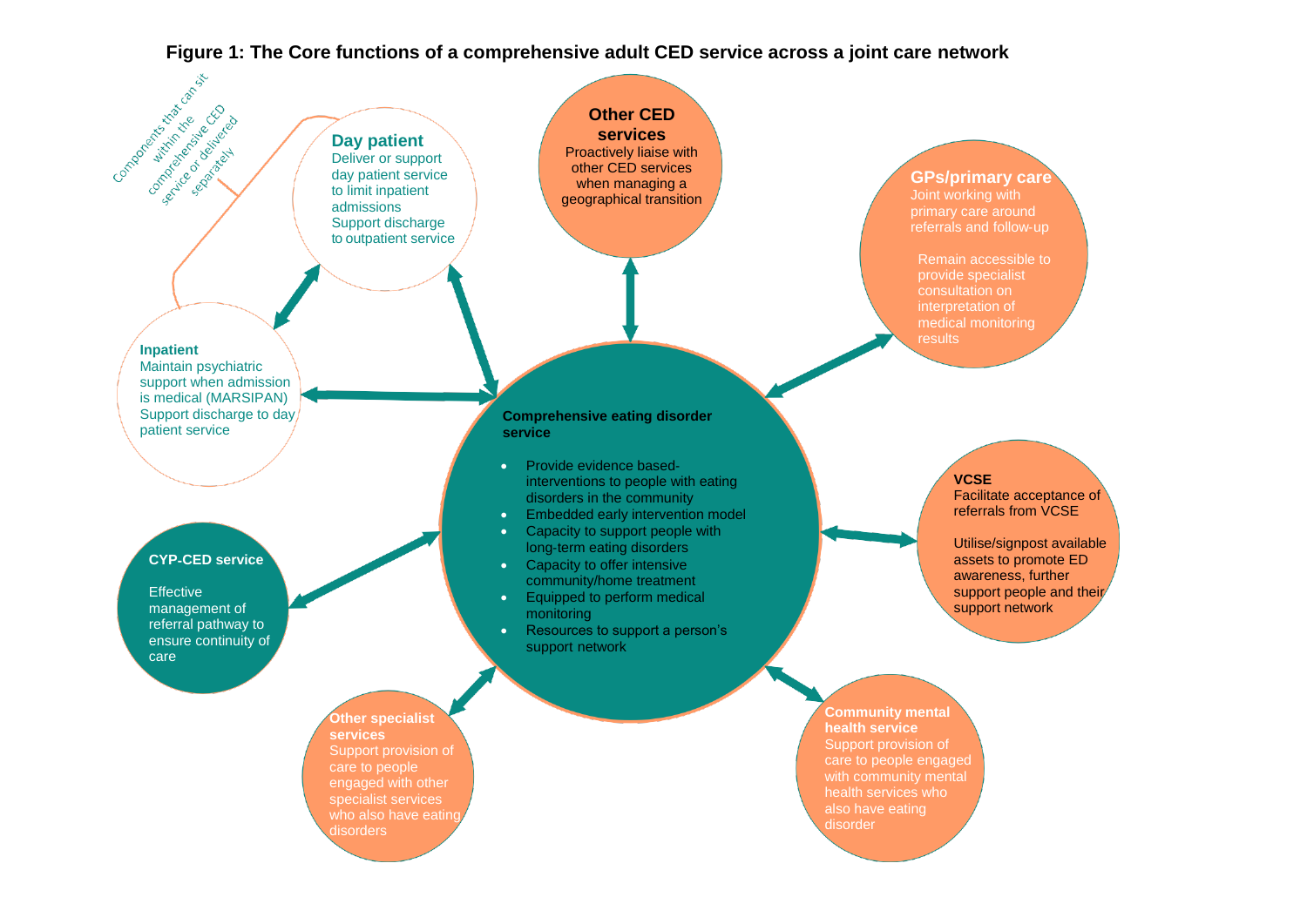#### <span id="page-11-0"></span>**2.4. Joint working across services**

Coordinated care and good communication across services is essential to ensuring that people with an eating disorder receive the care they need (see [NICE Quality Statement 5\)](https://www.nice.org.uk/guidance/qs175/chapter/Quality-statement-5-Coordinated-care-across-services), to ensure clear access and referral pathways so that all services can work together to prevent gaps in provision and deliver the right care for the person. 4

Integrated care arrangements across services are essential and should:

- set clear parameters around working relationships, including protocols regarding referrals, assessments, access to treatments, and possible inpatient admissions or intensive care
- use joint or interoperable record systems (digital records) where possible.
- include regular liaison and joint working meetings, including coordinated review meetings, joint training and education opportunities
- be based on a care plan that is co-produced (developed and written with a person and their family, partner or carers; see Section  $1.3$  and  $3.5$ )
- have clearly established processes for when someone is not ready to engage or refuses treatment (see Section [3.4\)](#page-13-0)

# <span id="page-11-1"></span>**3. Delivery of evidence-based treatment, care and support**

#### <span id="page-11-2"></span>**3.1 Person-centred care**

Person-centred care is the foundation of all care provided by a CED service, involving shared decision-making and working collaboratively with the person, their family, partner, carers and support network (as appropriate). People should be given clear information on the service, including how to access an advocate, getting a second opinion, how to make a complaint and how to provide feedback. Professionals should refer to the **Service User** [Experience in Adult Mental Health guideline](https://www.nice.org.uk/guidance/cg136)<sup>10</sup> and Service User Experience in Adult Mental [Health](https://www.nice.org.uk/guidance/qs14) [Services quality standard](https://www.nice.org.uk/guidance/qs14)<sup>11</sup> on improving people's experience of mental health services.

Informed patient choice is integral to all discussions, particularly regarding options for psychological treatment (see [NICE](https://www.nice.org.uk/guidance/qs175/chapter/Quality-statement-2-Discussion-about-psychological-treatment-options) [Quality Statement 2\)](https://www.nice.org.uk/guidance/qs175/chapter/Quality-statement-2-Discussion-about-psychological-treatment-options) 4 . Some people who may be at high risk may need additional clinical support to understand the need for appropriate treatment to ensure their safety at all times. It is the CED service's responsibility to ensure a choice is informed by making the service user aware of all relevant information. Information and guidance is available for providers and commissioners on [Choice in Mental Health](https://improvement.nhs.uk/resources/choice-mental-health/) and information on people's legal rights to [choice in mental health care.](https://www.england.nhs.uk/wp-content/uploads/2018/02/choice-in-mental-health-care-v2.pdf)

#### <span id="page-11-3"></span>**3.2 Accessing treatment, care and support**

All CED services should be accessible to people who require care for an eating disorder, with no thresholds or barriers to receiving treatment. The following principles are key:

- **Access to care should be equal regardless of whether a person is presenting for the first time or with a long-term condition.** When re-presenting, a person should be able to access a CED service at the first sign of a relapse to receive care as soon as possible.
- **Decisions on accepting referrals and discharge should never be made based solely on a person's BMI, weight, or frequency of bingeing and purging episodes** (NICE guideline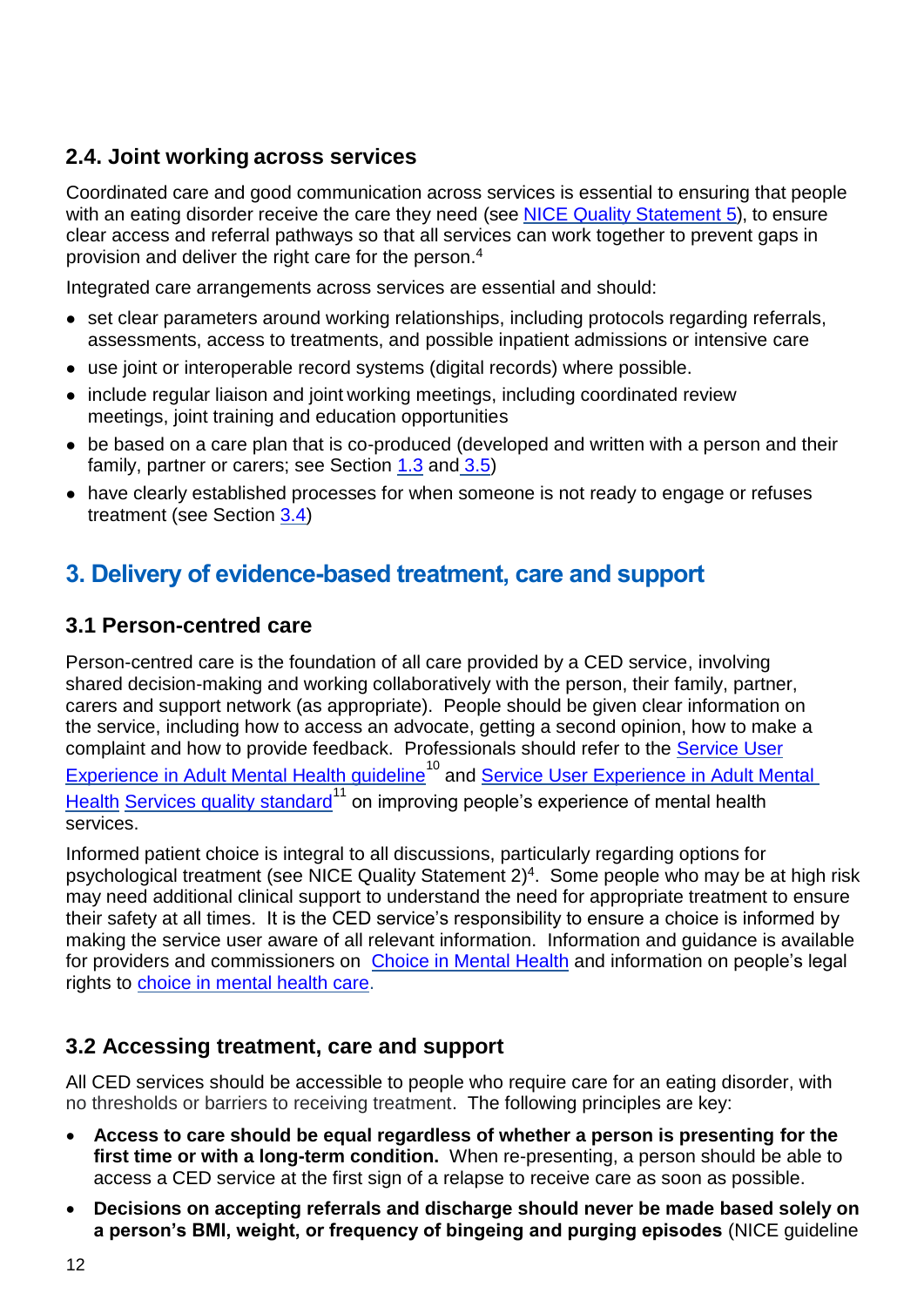section 1.2.8),<sup>2</sup> but should incorporate the person's goals for treatment and recovery. For example, obesity in the presence of an eating disorder should not prevent a person from receiving support from a CED service.<sup>12</sup>

- **If a person is moving to another area and requires ongoing care, then their CED service should proactively contact the CED service in that area to ensure continuity of care**. Registration with a GP should not be an essential criterion for access. If someone presenting to a CED service is not registered with a local GP, then facilitating this should be included in their care plan.
- **People should receive treatment, care and support as soon as possible**. For instance, if a person presents to their GP with a suspected eating disorder, the GP should immediately contact the CED service for advice and follow their recommendations (NICE guideline section 1.2.10).<sup>2</sup> The CED service should aim to maximise access and minimise waits and they may wish to look at work done in Children and Young People's Community Eating Disorder teams where services are tracking access and waiting times. While a person is waiting for treatment, services should consider whether to involve or signpost to VCSE organisations or draw on online resources, local groups or telephone helplines for additional support (see Helpful Resources, part 2).
- **Care should be provided in the most appropriate setting to meet a person's needs and should be as accessible as possible**. CED services based in rural areas should consider whether care can safely and effectively be delivered:
	- $\circ$  by an outreach team or in an alternative setting, such as a private room in a primary care practice or community service
	- o through digital technologies such as Skype;
	- o or with additional support with transport to access the service may be required.

#### <span id="page-12-0"></span>**3.3 Assessment and engagement**

Assessment should be completed by an experienced clinician within the CED service and it should cover physical health, mental health and social factors. The CED service should liaise with referring agencies to ensure assessments are not unnecessarily repeated.

An assessment should not be based on single measures (such as BMI alone; NICE guideline section 1.2.8)<sup>2</sup>; rather, it should identify the relevant symptoms and behaviours of an eating disorder. The CED service should discuss with their service users, the use of social media and how they can support a person to interact with social media in a positive way.

The outcome of an assessment should result in a shared understanding of the presenting problem or needs. It should be carried out with the person to allow for a collaborative decision about how to effectively address their needs and to develop an agreed care plan. Professionals should refer to NICE guidance (NICE guideline section 1.2)<sup>2</sup> for further criteria for identification and assessment of an eating disorder.

The CED service should be prepared to be met with reluctance to engaging in treatment on the part of a person but should nevertheless make every reasonable effort to engage them, particularly when there is evidence of recent deterioration or severe risk. Responsibility for outreach, follow-up and engaging with people who are reluctant to receive treatment lies with the CED service. In some cases, the CED service may deliver support indirectly by engaging with the person's family, partner, carer or a member of their support network, or else indirectly via other trusted services. Peer support workers can also bolster engagement in treatment among adults with eating disorders.<sup>13</sup> Setting clear timeframes for follow-up by the CED service to check people's readiness for treatment may be useful.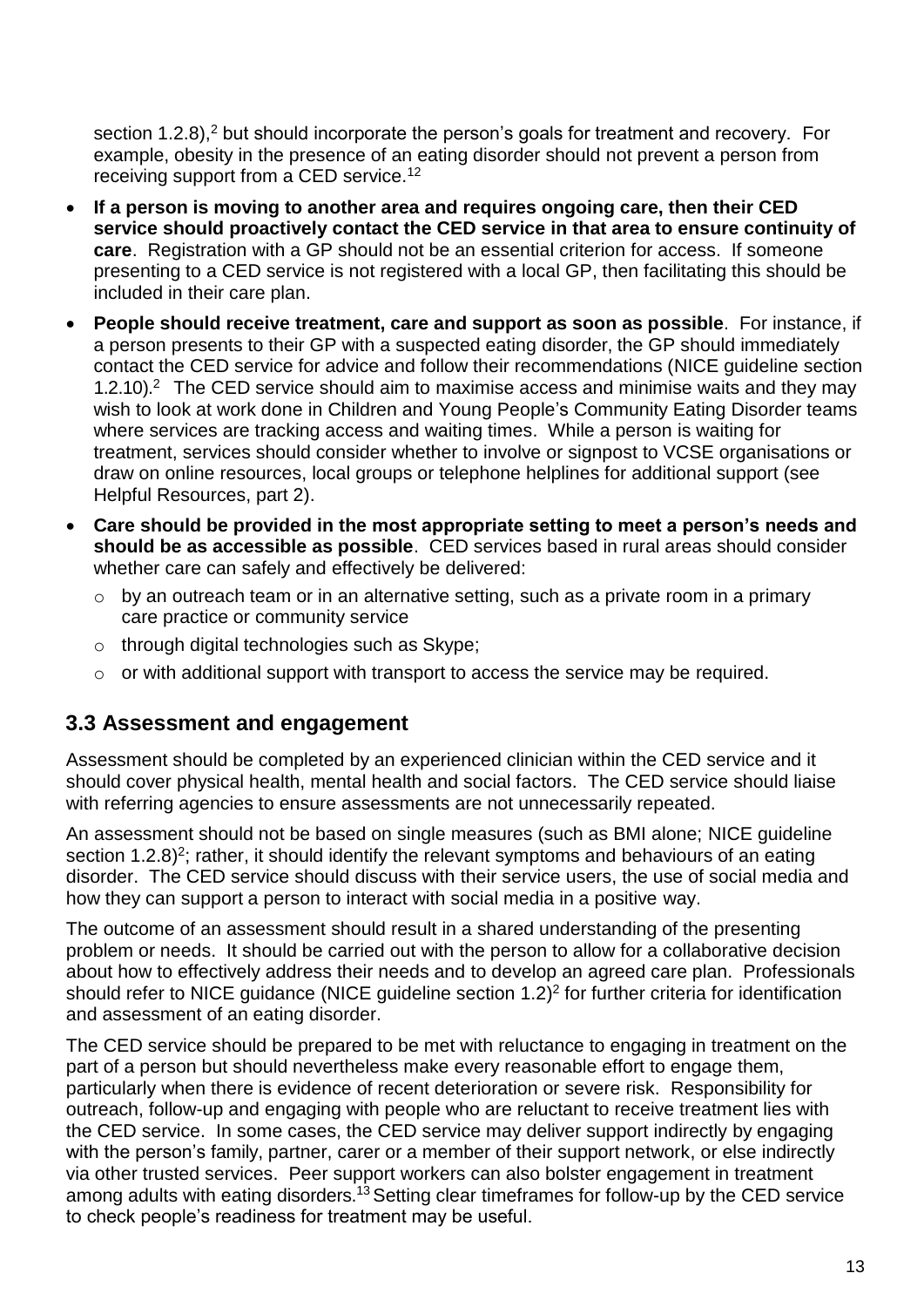## <span id="page-13-0"></span>**3.4 Care plans**

Every person that presents to the CED should receive a written care plan following assessment. Care plans should be developing in line with the [eating disorders NICE](https://www.nice.org.uk/guidance/ng69) [guideline](https://www.nice.org.uk/guidance/ng69)  [\(NG69\).](https://www.nice.org.uk/guidance/ng69)<sup>2</sup> , with a recognition that early intervention demonstrates effective outcomes; see [NICE](https://www.nice.org.uk/guidance/qs175/chapter/Quality-statement-1-Early-assessment-and-treatment) [Quality Statement 1.](https://www.nice.org.uk/guidance/qs175/chapter/Quality-statement-1-Early-assessment-and-treatment)<sup>4,15,16</sup> The plan should be co-produced by the person, their family, partner or carer (as appropriate).

The plan can vary in detail depending on the complexity of the case and may include:

- details of all healthcare professionals and services involved, with their roles and responsibilities, including the person's main care coordinator
- how services will work together to provide treatment, care and support
- how the person's family, partner, carer or support network may be involved in their care
- the person's goals for treatment and recovery, including how progress towards these will be measured, and strategies to prevent relapse
- all options for treatment, care and support, such as type of treatment offered, number of sessions expected and where they will receive treatment
- social or environmental factors that are important to the person, such as support for work or education, or engaging in meaningful activities or hobbies
- medical monitoring (blood samples, ECGs), including frequency, plans if the person does not attend tests when expected, the professional responsible for obtaining and acting on the results, and a clear plan for medical monitoring on discharge
- timeframe for reviewing the care plan to determine whether the person's needs are being met or any changes to treatment required
- what the service will do if the person does not attend an appointment
- how the person can access treatment out of hours (if they experience a mental health or physical health emergency)
- how any transitions will be managed
- any requirements for advance care planning where needed (see the Decision-making and Mental Capacity NICE guideline (NG108). 14
- warning signs of deterioration, clearly outlining strategies for relapse prevention, particularly following a transition<sup>1</sup>. People who have been in a period of recovery but need to return to active treatment should be able to do so without delay and should have this outlined in their care plan.

If a person requires inpatient or intensive day patient treatment, their care plan might also include (see **NICE Quality Statement 5**)<sup>4</sup>:

- preparing for admission (including frequency and responsibility for monitoring medical and psychiatric risk)
- defined clear objectives and outcomes for inpatient treatment, including potential length of stay
- how a person will be discharged from inpatient care, how they will move back to communitybased care, and what this care should look like.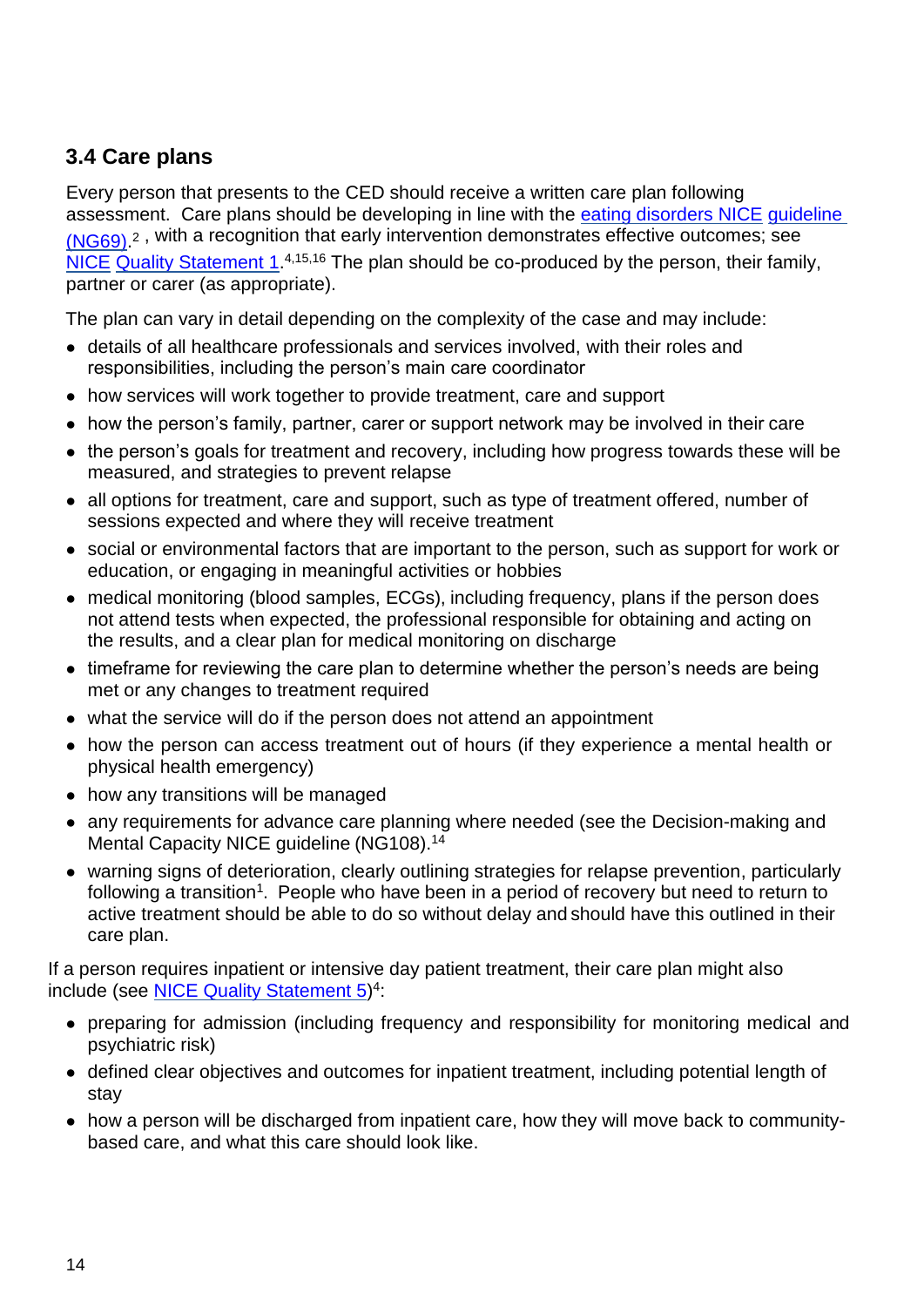#### <span id="page-14-0"></span>**3.5 Support for families, partners, carers, friends and support networks**

Empowering and supporting a person's family, partner, carer, friends and their wider support network is an integral part of service provision, particularly when the person is not ready to receive active treatment. When a person receiving treatment does not want their family involved in their care, CED services should still provide the family with general information on eating disorders and signpost them to appropriate support, resources and services.

Support for families, partners, carers, friends and the wider support network includes:

- valuing and recognising the important role they play in the person's treatment and recovery
- education and information on eating disorders (including links to online resources such as [MindEd](https://www.minded.org.uk/)) and on how they can help a person; this may include training or skills workshops
- providing information on [carer assessments](https://www.nhs.uk/conditions/social-care-and-support-guide/support-and-benefits-for-carers/carer-assessments/) so that they can attend to their own needs (see NICE guideline section 1.1.10)<sup>2</sup>
- CED services implementing the principles of the [Triangle of](https://professionals.carers.org/working-mental-health-carers/triangle-care-mental-health) Care
- helping them maintain their own mental health, physical health and wellbeing
- working with or signposting to local and national organisations, support networks, recovery colleges and VCSE organisations
- empowering them to be part of a person's care and recovery, and including them in meetings (where appropriate)
- appropriate levels of information-sharing, with consent from the person
- having clear discussions about, and making them aware of, the issues around confidentiality.

Services should consider:

- the definition of carer, particularly for adults, where a partner, spouse, sibling or close friend may have caring responsibilities
- the support needs of a person who may not have any family members or carers involved, or those who may receive support from friends or others
- the varying needs of people throughout the lifespan, as younger adults will be more dependent on their family for care, whereas older adults may live independently and may not wish their family to be involved.

Further resources for carers and support networks are listed in the Helpful Resources.

#### <span id="page-14-2"></span><span id="page-14-1"></span>**3.6 Medical monitoring**

The ability to comprehensively monitor and manage the physical health of all people with an eating disorder (across all diagnoses and presentations) is an essential function of a CED service (see NICE guideline section 1.10  $^2$  and Appendix A). A CED service must be equipped to conduct a full medical assessment, including blood tests and ECGs, and receive same-day results to facilitate same-day clinical decision-making.

Medical monitoring needs to be based on local medical monitoring agreements clearly established across the CED service and primary care network, with one consistent protocol agreed on by local commissioners. The protocol should be developed in collaboration with primary care services and clearly outline the responsibilities for each service [\(Table 2\)](#page-15-2). A shared care pathway for medical monitoring should be produced.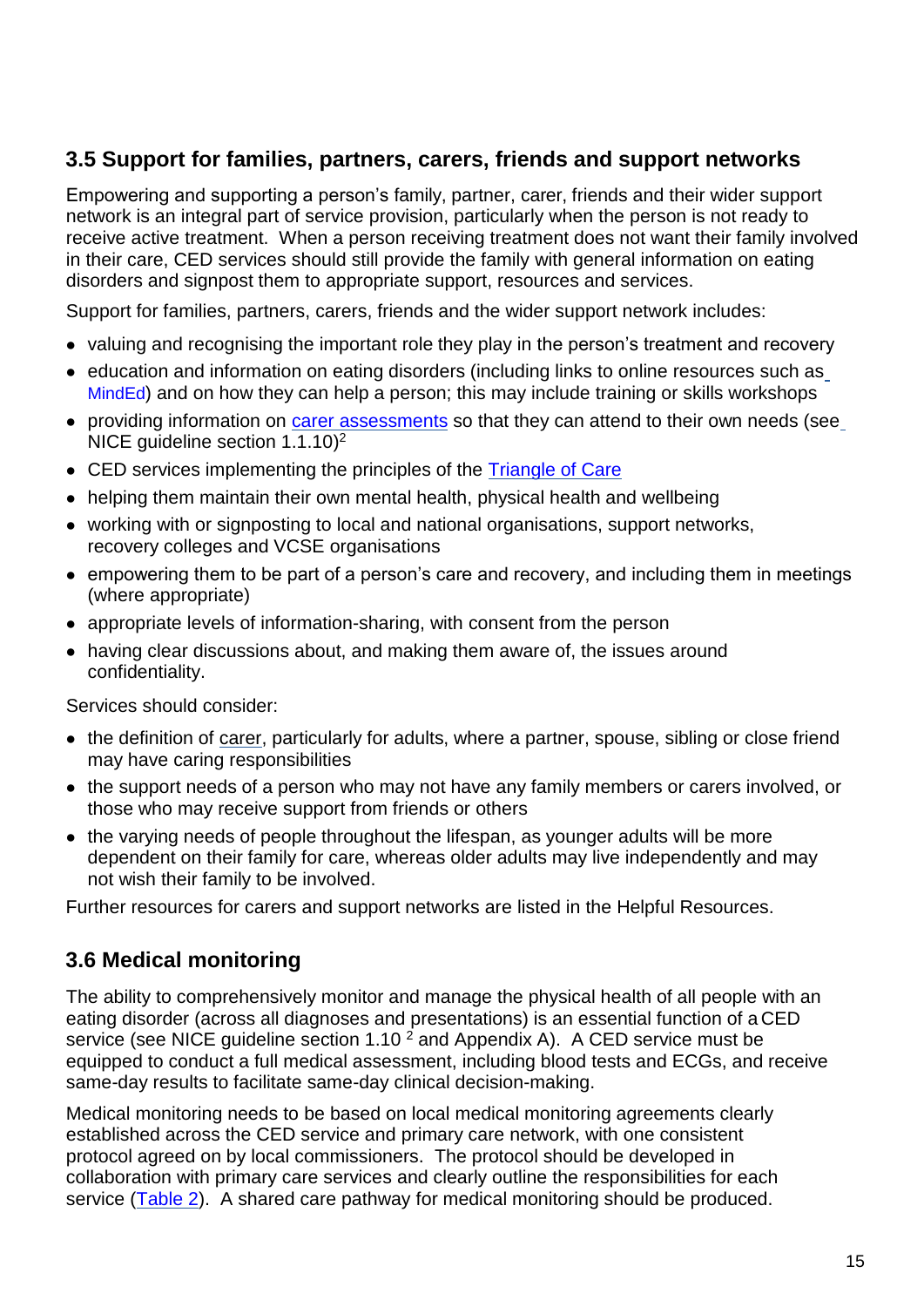| Table 2: Responsibility for medical monitoring                                                                               |                                                                                                                                  |  |
|------------------------------------------------------------------------------------------------------------------------------|----------------------------------------------------------------------------------------------------------------------------------|--|
| <b>CED service</b>                                                                                                           | <b>Primary care</b>                                                                                                              |  |
| $\Box$ Person is at high medical risk and/or<br>unable to reliably adhere to physical<br>health monitoring in a primary care | <b>■ Person is at moderate risk but recognises</b><br>their need for health care and seeks it<br>■ Person is at low medical risk |  |
| setting                                                                                                                      | <b>■ Person is discharged from the CED service</b>                                                                               |  |

<span id="page-15-2"></span>When responsibility for medical monitoring is assumed by primary care, the limitations of this need to be recognised and mitigated. The CED service should be accessible to provide specialist consultation to primary care to ensure results are interpreted correctly, regardless of whether a person is currently engaging with the CED service. To ensure that the CED service has capacity to reliably provide this, opportunities for upskilling other staff members (such as nurses) should be explored. A CED service that is accessible for consultation will facilitate GPs' safe acceptance of discharges from the CED service and reduce demand on the CED service's resources.

King's College London has published [guidance](https://www.kcl.ac.uk/ioppn/depts/pm/research/eatingdisorders/resources/GUIDETOMEDICALRISKASSESSMENT.pdf)<sup>17</sup>on conducting and interpreting medical risk assessment for people with eating disorders, which may provide important insights for GPs and other medical professionals who do not specialise in eating disorders.

#### <span id="page-15-0"></span>**3.7 Intensive community treatment**

Intensive community treatment focuses on treating the person in their community as an alternative to an inpatient admission. It can also help reduce length of inpatient stay and inpatient costs overall.<sup>18</sup> It should be considered instead of inpatient or intensive day patient treatment, or for step-down support following an admission.

Intensive community treatment may include:

- a brief period of outreach support provided by the CED service
- increased frequency of community treatment to maintain momentum towards progress, including supervised mealtimes and support for families around meals, provided by the CED service for an agreed period of time.

#### <span id="page-15-1"></span>**3.8 Inpatient and intensive day patient treatment**

**Inpatient treatment.** The decision to admit should be made according to clinical need and the person's safety rather than diagnosis (see NICE guideline section  $1.11$ ),<sup>2</sup> and should consider available inpatient or community resources.<sup>6</sup> An admission should be as close to home as possible, with clear goals and objectives (including goals for discharge) agreed and set beforehand, and regular reviews to assess whether inpatient care should be continued or stepped down to a less intensive setting.

The CED service should establish joint working protocols across medical and mental health inpatient units to ensure they can provide input and support inpatient staff during an admission. For continuity of care, the CED service should usually remain the lead in providing care, working closely with inpatient staff from the start of the admission to ensure the person receives the appropriate level of treatment, with psychological and social components incorporated into their care.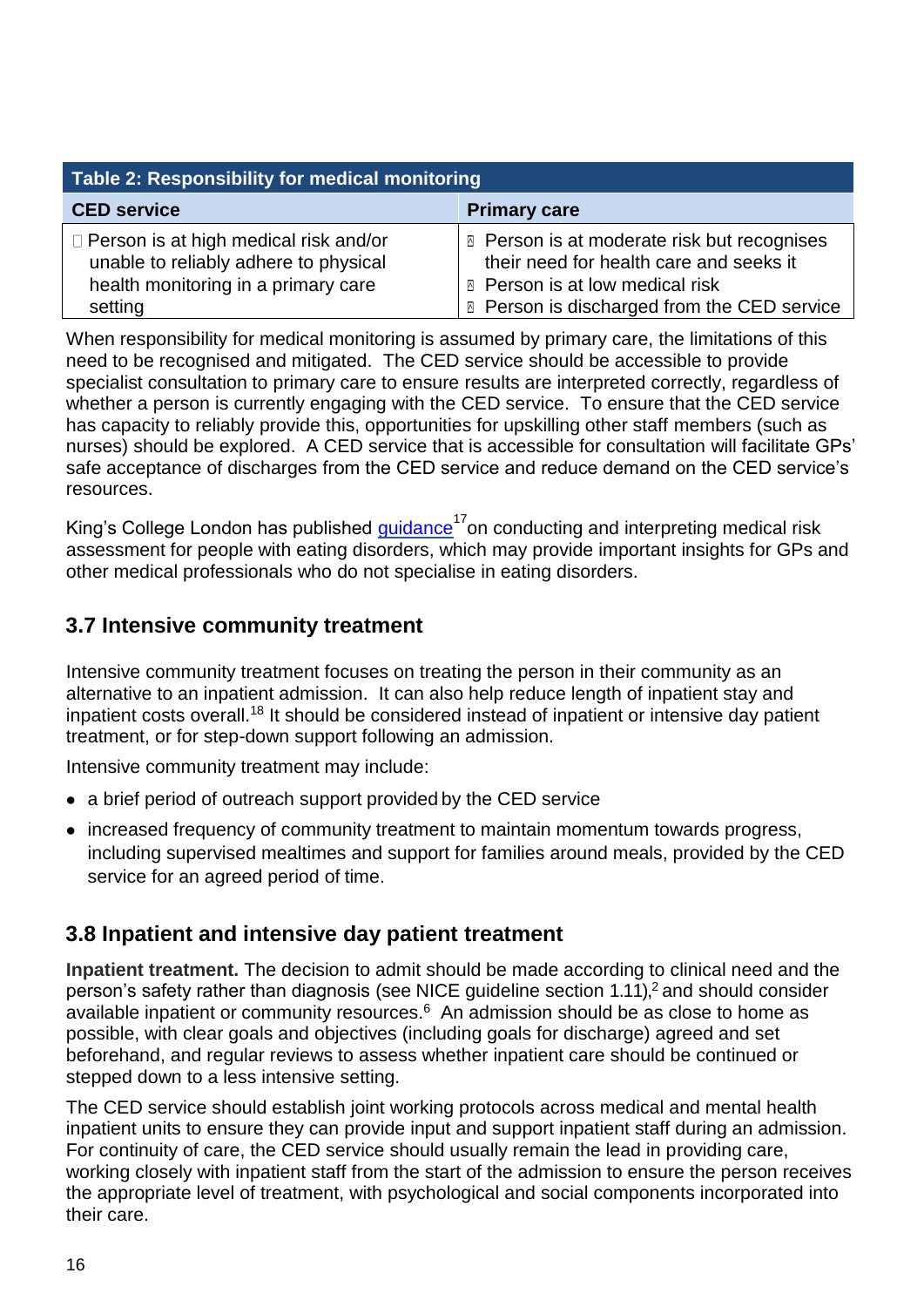The type of unit or ward will depend on the person's needs, which setting can effectively meet those and the availability of beds. If there is a high medical risk or comorbid physical health problem, a person may be admitted to a general medical ward, with clear input from the CED service. People who present with high psychiatric risk may be admitted to an adult mental health unit or psychiatric intensive care unit.

**Intensive day patient treatment.** This provides step-down care from inpatient treatment or an alternative to admission <sup>19,20,21,2</sup>. It may be provided by either an inpatient unit or a CED service, at least four to five times a week, and should include support around main meals as well as encouraging people to learn skills and engage in activities that contribute towards their recovery.

As people make progress, the frequency of day patient treatment should be reviewed and decreased to ensure an appropriate step-down to community treatment. Integrated working across day patient and CED services can help support people to live in the community and prevent relapse or readmission.

Commissioners and providers should refer to NHS England's [service specifications](https://www.england.nhs.uk/commissioning/wp-content/uploads/sites/12/2014/12/c01-spec-eat-dis-1214.pdf) for adult eating disorders for inpatient and intensive day patient treatment<sup>23</sup> (these do not cover community eating disorder services commissioned by CCGs).

## <span id="page-16-0"></span>**3.9 Managing transitions**

Effective management of transitions is critical to ensuring good quality care and should adhere to principles below. Young people moving away from home or attending university/college (incl FE colleges) for the first time are particularly vulnerable (see Appendix F for recommendations on supporting students).

- Transition protocols (see  $\underline{\sf NICE}$  Quality [Statement 6\)](https://www.nice.org.uk/guidance/qs175/chapter/Quality-statement-6-Risk-assessment-when-moving-between-services)<sup>4</sup> should be in place to ensure good communication between services to avoid inconsistent messages or management approaches. This should be based on a transition plan that includes risk assessment and monitoring, and an agreed next appointment with the CED team or with the person's allocated care coordinator.
- For geographical transitions, CED services should work closely with primary care providers, CED services in other areas and university mental health services to remove gaps in care and delays in treatment that tend to occur when a person moves to a new area and needs to register with a new GP. Transitions should be seamless, with no gaps in support or quality of provision. People should be seen by the new CED service without delay.
- For age-based transitions, the CED service should work with the CYP-CED service for a minimum of 6 months before the planned transition to ensure a seamless care pathway (see NICE guidance on [Transition from Children's](https://www.nice.org.uk/guidance/ng43) [to Adult's Services\)](https://www.nice.org.uk/guidance/ng43).<sup>24</sup> The parents or carers should be provided with information and advice around the young person's transition, given the change in their rights and role when a young person enters adult services. When a person first presents to a CYP-CED service within 6 months of typical transition age, the CED service should be involved in their initial assessment. For further information on transitions, commissioners and providers should refer to NICE guidance on [Transition Between Inpatient](https://www.nice.org.uk/guidance/ng53) [Mental Health Settings and Community or Care](https://www.nice.org.uk/guidance/ng53) [Home](https://www.nice.org.uk/guidance/ng53)  [Settings,](https://www.nice.org.uk/guidance/ng53)<sup>26</sup> [MARSIPAN](http://www.wales.nhs.uk/sitesplus/documents/866/MARSIPAN%20-%20Management%20of%20Really%20Sick%20Patients%20with%20Anorexia%20Nervosa.pdf)<sup>5,</sup> [Managing](https://www.rcpsych.ac.uk/docs/default-source/improving-care/better-mh-policy/college-reports/college-report-cr208.pdf?sfvrsn=ace4d5db_2) [Transitions When the Patient has an Eating](https://www.rcpsych.ac.uk/docs/default-source/improving-care/better-mh-policy/college-reports/college-report-cr208.pdf?sfvrsn=ace4d5db_2) [Disorder](https://www.rcpsych.ac.uk/docs/default-source/improving-care/better-mh-policy/college-reports/college-report-cr208.pdf?sfvrsn=ace4d5db_2)<sup>4</sup>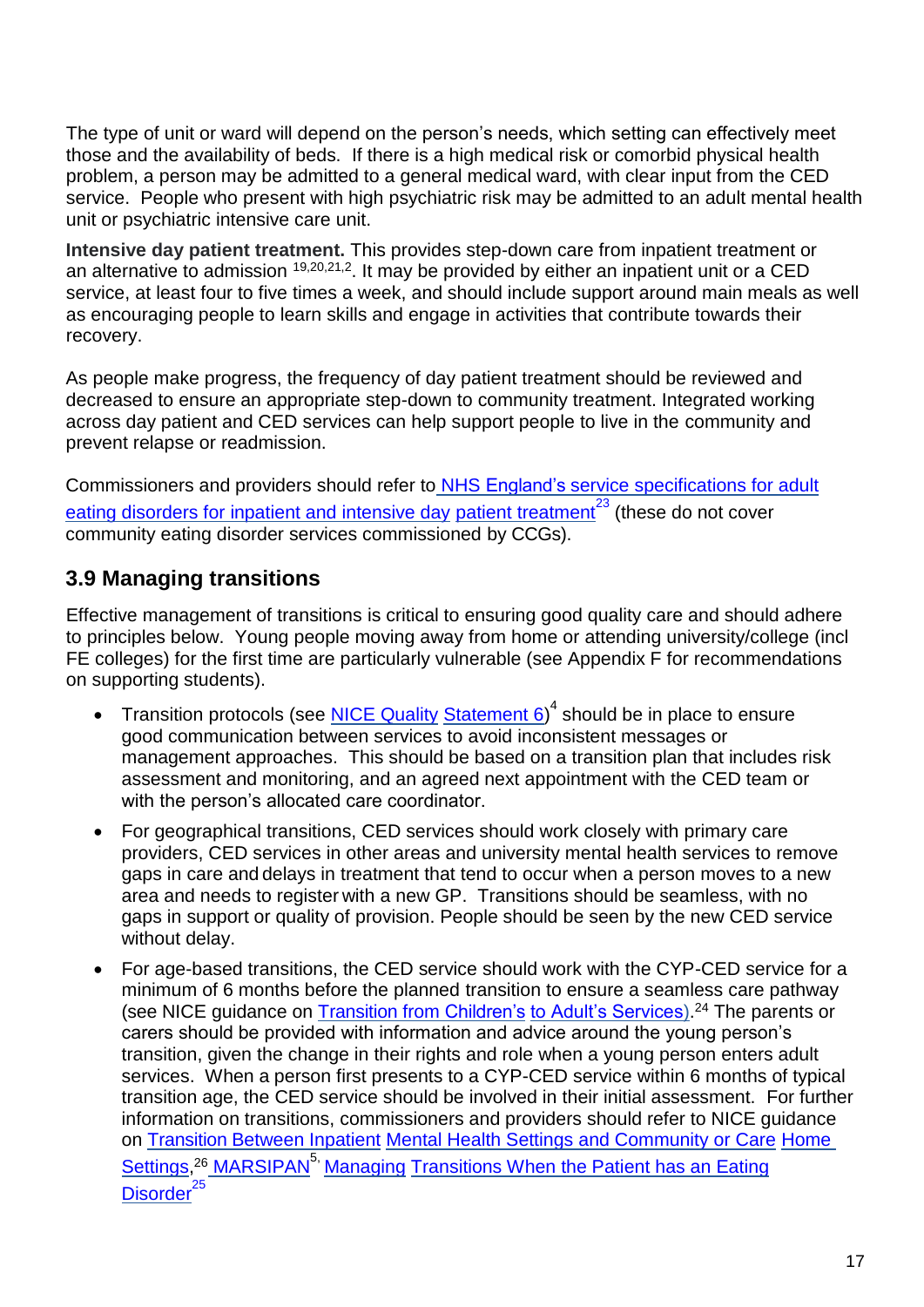#### <span id="page-17-0"></span>**3.10 Managing comorbid conditions**

When managing comorbid mental health and physical health problems, the CED service will need to work with the person to identify their goals for treatment and collaborate with other services to provide integrated care (see NICE guideline section 1.8).<sup>2</sup>

The person's level of need may require input from multiple services at the same time. An integrated rather than sequential approach should be taken, with careful thought given to which service should be the lead in this process to ensure continuity of care. Having a comorbid condition should not be a reason for delaying or rejecting someone for treatment.

Continued community treatment for specific conditions, based on the relevant NICE guidance, should always be the aim. Services will need to pay particular regard to supporting people with the following:

**Diabetes.** Diabetes is a significant comorbid physical health problem that needs to be monitored and treated appropriately, with collaborative input from diabetes teams. Staff working across both CED and inpatient or intensive day patient services may require further training and upskilling to support people with diabetes effectively.

**"Diabulimia".** Diabulimia is a condition where people with diabetes and an eating disorder restrict their insulin intake to lose weight. This is a serious and emerging problem that in the

most severe cases can be life-threatening. [NHS](https://www.england.nhs.uk/2019/02/nhs-to-give-therapy-for-harmful-social-media-as-part-of-plan-to-tackle-rare-eating-disorder/) [England recently announced](https://www.england.nhs.uk/2019/02/nhs-to-give-therapy-for-harmful-social-media-as-part-of-plan-to-tackle-rare-eating-disorder/) (February 2019) pilot services that will provide joined-up treatment for diabetes and mental health.

**Mental health problems.** Comorbid mental health problems, such as depression and anxiety, are common in people with eating disorders; obsessive–compulsive disorder may be more prevalent in those with anorexia nervosa.<sup>27</sup> Consideration of other comorbid conditions, such as autism, borderline personality disorder or substance misuse is also necessary, as there may be ongoing risk issues and a need to adapt treatment.

#### <span id="page-17-1"></span>**3.11 Routine measurement of progress and outcomes**

Routine outcome measurement should be in place consistently across CED and inpatient or intensive day patient services on three levels.

- 1. **Individual level:** helps to empower the person, inform on progress towards their goals, monitor their symptoms and inform clinical practice
- 2. **Service level:** used to assess people's experience of care to monitor service provision and quality of care
- 3. **Population level:** can be used to monitor the uptake of the service in the area, add to local prevalence data and compare to national data.

See Appendix E for further information on using outcome measures, including a list of measures for CED services.

#### <span id="page-17-2"></span>**3.12 Advancing mental health equality**

Reducing inequalities is best achieved through: co-production (see Section [1.3\)](#page-6-0); specific training and supervision for staff; and the collaboration of national, regional and local commissioners.

There are specific inequalities within eating disorder services, which require focused attention. For example, eating disorders in males and transgender individuals may not be recognised or clearly identified, which may lead to difficulties or delays in accessing appropriate treatment.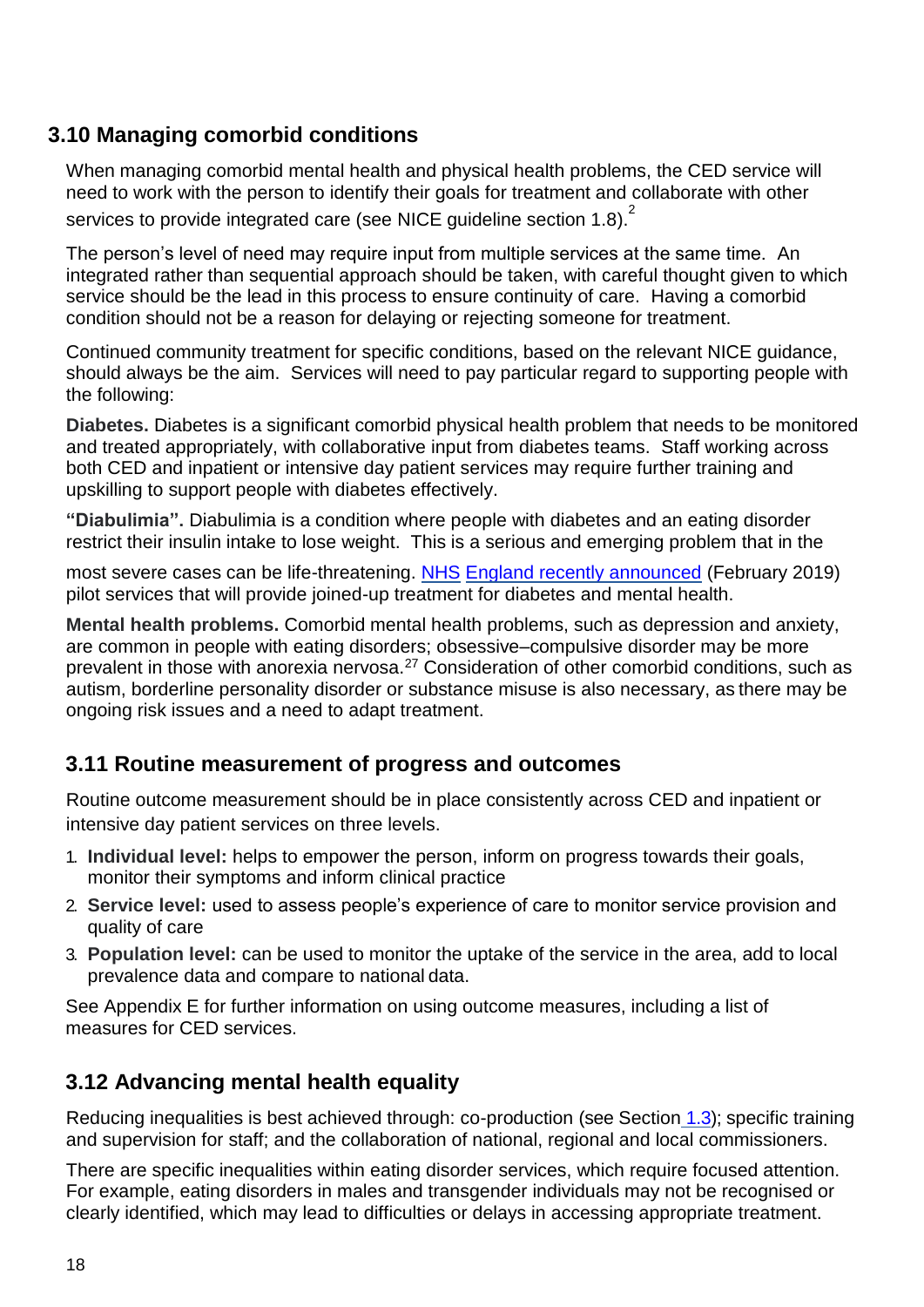CED services can advance mental health equality by:

- ensuring appropriate facilities are provided for people of all genders which is clearly right to ensure men and people of other identities (including people who are transgender and who identify as non-binary) can all access services.
- recognising that transgender and non-binary people may experience body dysmorphic issues that are related to their gender identity rather than their eating disorder,<sup>28</sup> and being mindful of and sensitive to this distinction.

Further information can be found in Appendix H of the Helpful Resources.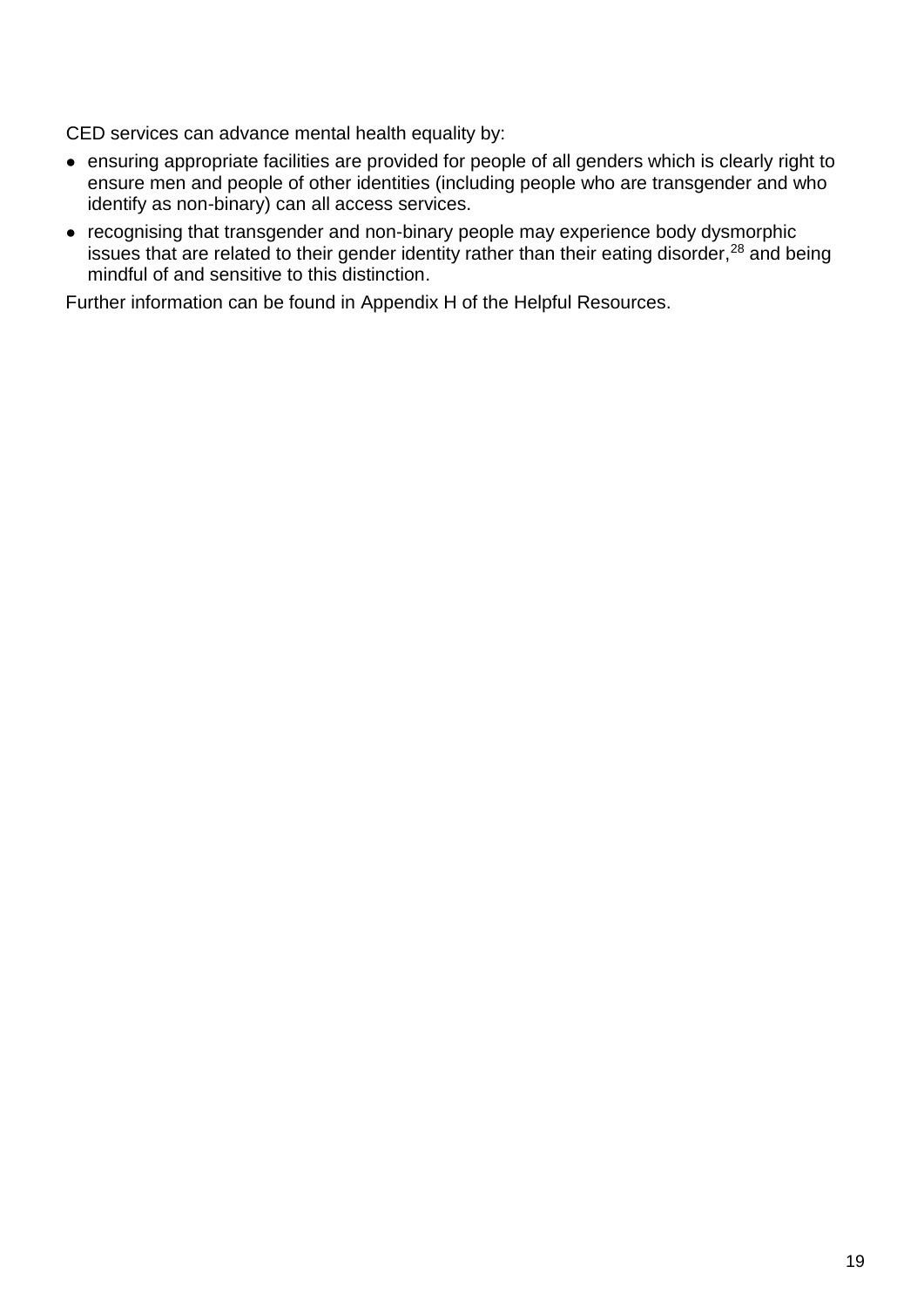#### <span id="page-19-0"></span>**4. . Definitions of terms and abbreviations**

| <b>Table 3: Abbreviations</b> |                                                           |                     |                                                                       |
|-------------------------------|-----------------------------------------------------------|---------------------|-----------------------------------------------------------------------|
| Abbreviation Full term        |                                                           | <b>Abbreviation</b> | <b>Full term</b>                                                      |
| <b>BMI</b>                    | Body mass index                                           | <b>MARSIPAN</b>     | <b>Management of Really Sick</b><br>Patients with Anorexia<br>Nervosa |
| <b>CCG</b>                    | Clinical commissioning<br>group                           | <b>MHSDS</b>        | <b>Mental Health Services Data Set</b>                                |
| <b>CCQI</b>                   | <b>College Centre for Quality</b><br>Improvement          | <b>NCCMH</b>        | <b>National Collaborating Centre</b><br>for Mental Health             |
| <b>CED</b>                    | Community eating<br>disorder(s)                           | <b>NICE</b>         | National Institute for Health<br>and Care Excellence                  |
| CYP-CED                       | Children and young people's<br>eating disorder (services) | <b>OSFED</b>        | Other specified feeding and<br>eating<br>disorders                    |
| <b>ECG</b>                    | Electrocardiogram                                         | <b>PHSO</b>         | <b>Parliamentary and Health Service</b><br>Ombudsman                  |
| <b>GMC</b>                    | <b>General Medical Council</b>                            | <b>VCSE</b>         | Voluntary, community and<br>social enterprise sector                  |
| <b>GP</b>                     | General practitioner                                      |                     |                                                                       |

| <b>Table 4: Definitions of terms</b> |                                                                                                                                                                                                                                                                                                                                                                         |  |
|--------------------------------------|-------------------------------------------------------------------------------------------------------------------------------------------------------------------------------------------------------------------------------------------------------------------------------------------------------------------------------------------------------------------------|--|
| Term                                 | <b>Definition</b>                                                                                                                                                                                                                                                                                                                                                       |  |
| Carer                                | Anyone who cares for a partner, family member, friend or other person in<br>need of support and assistance with activities of daily living. Carers may<br>be paid or unpaid and include those who care for people with mental health<br>problems, long-term physical health conditions and disabilities.                                                                |  |
| Person-centred<br>care               | Flexible care based on the need of the person rather than the service. A<br>person is: treated with dignity, compassion and respect; offered<br>coordinated and personalised support, care or treatment; and supported<br>to recognise and develop their strengths and abilities, to enable them to<br>live as independent and fulfilling a life as possible.           |  |
| Support<br>network                   | A group of people, an organisation or a person who provides emotional<br>and/or practical support to someone in need. A support network can be<br>made up of the person's partner, nominated person, friends, family<br>members, parents, siblings, peers, volunteers, health and social care<br>professionals or supportive online forums and social networking sites. |  |
| <b>Transition</b>                    | The planning process around and handling of transfers of care between care<br>settings and/or location, including the initial planning, the transfer itself and<br>the support provided throughout.                                                                                                                                                                     |  |
| Urgent                               | When a person may be at high risk (physical or mental health risk that<br>threatens their life, long-term health or the safety of others) and they<br>require an immediate response from services.                                                                                                                                                                      |  |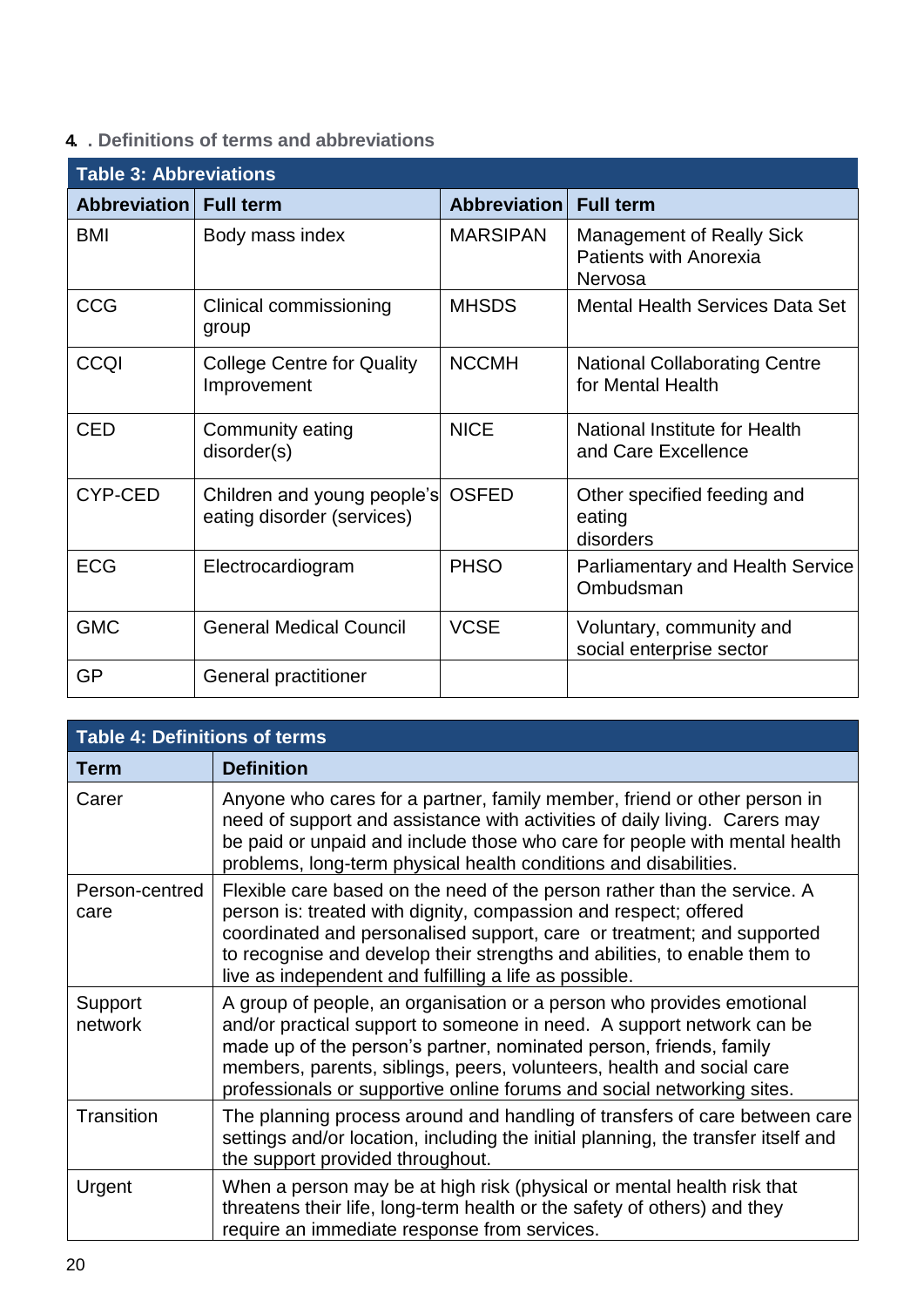#### <span id="page-20-0"></span>**5. How was this guide developed?**

In response to the PHSO report,<sup>1</sup> an Expert Reference Group (ERG) was convened by NHS England to address the specific recommendation for NHS England to review the existing quality and availability of services to achieve parity with children and young people's eating disorder services.

The National Collaborating Centre for Mental Health (NCCMH) was then commissioned to develop this guidance. The ERG included people with expertise in the area of eating disorders, including those with experience of using services, and those from clinical, academic and commissioning backgrounds. A separate reference group was convened with people with experience of receiving treatment for an eating disorder to further develop the recommendations within this guide.

The recommendations in this guidance were developed based on NICE guidelines and quality standards, evidence of positive practice from published literature and existing services, and consensus from the ERG.

| <b>Name</b>           | <b>Role</b>                                                                                                               |
|-----------------------|---------------------------------------------------------------------------------------------------------------------------|
| <b>Tim Kendall</b>    | Co-chair of the Eating Disorder ERG, National Clinical Director for<br>Mental Health, NHS England                         |
| <b>Jess Griffiths</b> | Co-chair and expert by experience                                                                                         |
| Karina Allen          | Senior Clinical Psychologist, FREED and adult eating disorder<br>service,                                                 |
| <b>Mandy Barker</b>   | <b>Clinical lead</b>                                                                                                      |
| <b>Stacey Bateman</b> | <b>Expert by Experience</b>                                                                                               |
| <b>Vicki Butler</b>   | <b>Expert by Experience</b>                                                                                               |
| Sarah Byford          | Health Economist, Professor of Health Economics & Deputy Head<br><b>Health Service and Population Research Department</b> |
| <b>Helen Cain</b>     | <b>Expert by Experience</b>                                                                                               |
| Abigail Cardwell      | <b>Occupational Therapist</b>                                                                                             |
| <b>Frances Connan</b> | Consultant Psychiatrist, Clinical Director CAMHS & Eating Disorder Services                                               |
| <b>Harriet Davis</b>  | <b>Expert by Experience</b>                                                                                               |
| <b>Anthony Deery</b>  | <b>NHS Improvement</b>                                                                                                    |
| <b>Tracy Dowling</b>  | Chief Executive, Cambridgeshire and Peterborough NHS<br><b>Foundation Trust</b>                                           |

#### **Expert Reference Group**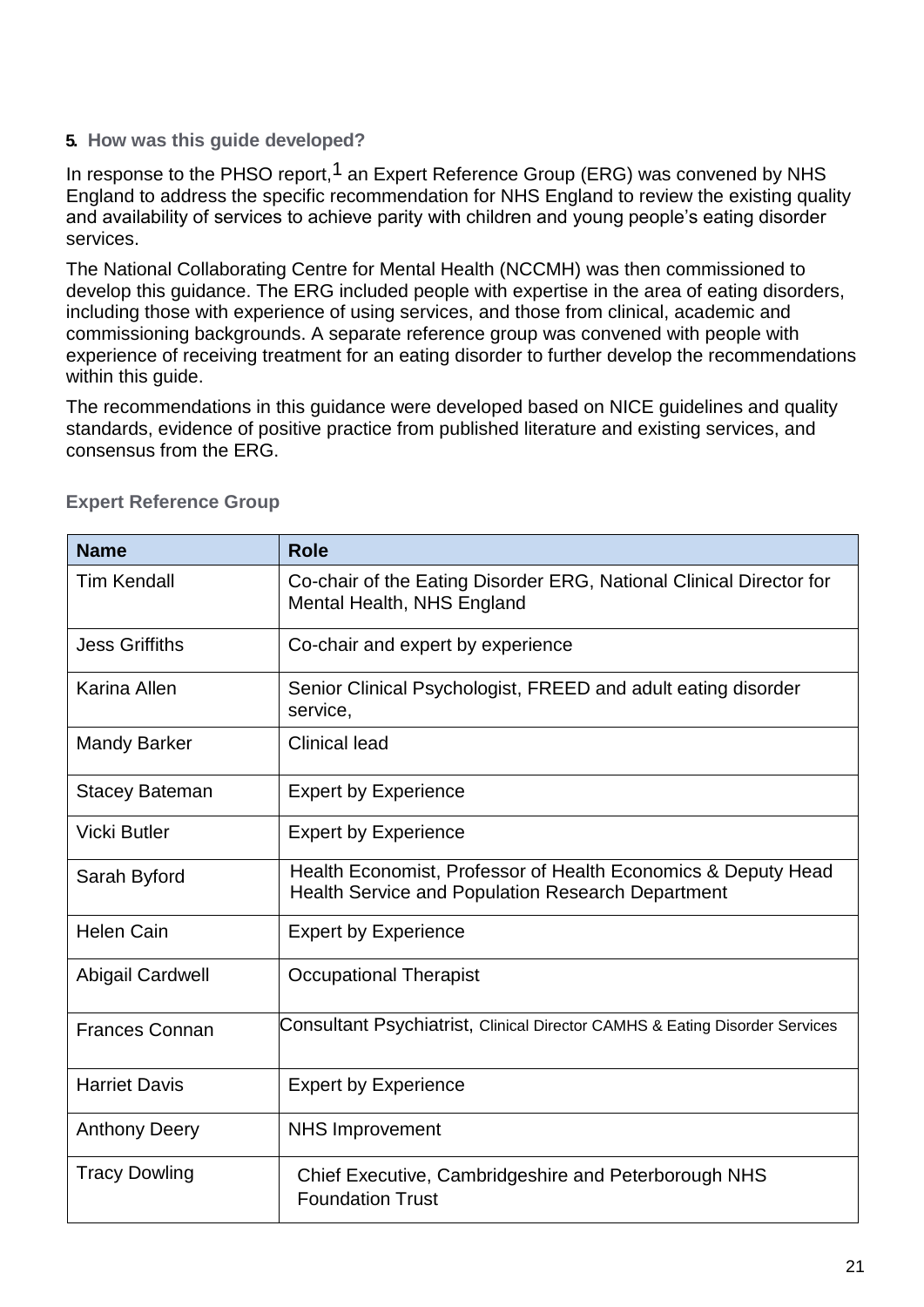| James Downs,                | <b>Expert by Experience</b>                                                                                              |
|-----------------------------|--------------------------------------------------------------------------------------------------------------------------|
| <b>Christopher Fairburn</b> | Professor of Psychiatry, Centre for Research on Eating Disorders at<br><b>Oxford University Department of Psychiatry</b> |
| Ellie Gordon                | <b>Health Education England</b>                                                                                          |
| Rhys Jones,                 | Consultant Psychiatrist, CONNECT West Yorkshire and<br>Harrogate Adult Eating Disorder Service                           |
| Jonathan Kelly              | Policy Officer, Beat (Eating Disorder charity)                                                                           |
| Siân Lawson                 | Carer Expert by Experience and General Practitioner                                                                      |
| Jonathan Leach              | <b>General Practitioner</b>                                                                                              |
| <b>Patrick McKelvey</b>     | <b>Carer Expert by Experience</b>                                                                                        |
| <b>Ciaran Newell</b>        | <b>Consultant Nurse, Dorset Eating Disorder Service</b>                                                                  |
| Ursula Philpot              | <b>Dietician</b>                                                                                                         |
| <b>Chelsea Salt</b>         | <b>Expert by Experience</b>                                                                                              |
| <b>Julie Salt</b>           | <b>Carer Expert by Experience</b>                                                                                        |
| <b>Yasmin Salt</b>          | <b>Expert by Experience</b>                                                                                              |
| <b>Ulrike Schmidt</b>       | Professor of Eating Disorders and Consultant Psychiatrist,<br>Kings College London                                       |
| <b>Andrew Stimpson</b>      | <b>Health Education England</b>                                                                                          |
| <b>Emma Tiffin</b>          | Cambridgeshire and Peterborough STP Mental Health Lead<br>and General Practitioner                                       |
| Hannah Turner               | <b>Consultant Clinical Psychologist, Adult Eating Disorder Service</b>                                                   |
| <b>Glenn Waller</b>         | Professor of Psychology, Department of Psychology<br>University of Sheffield                                             |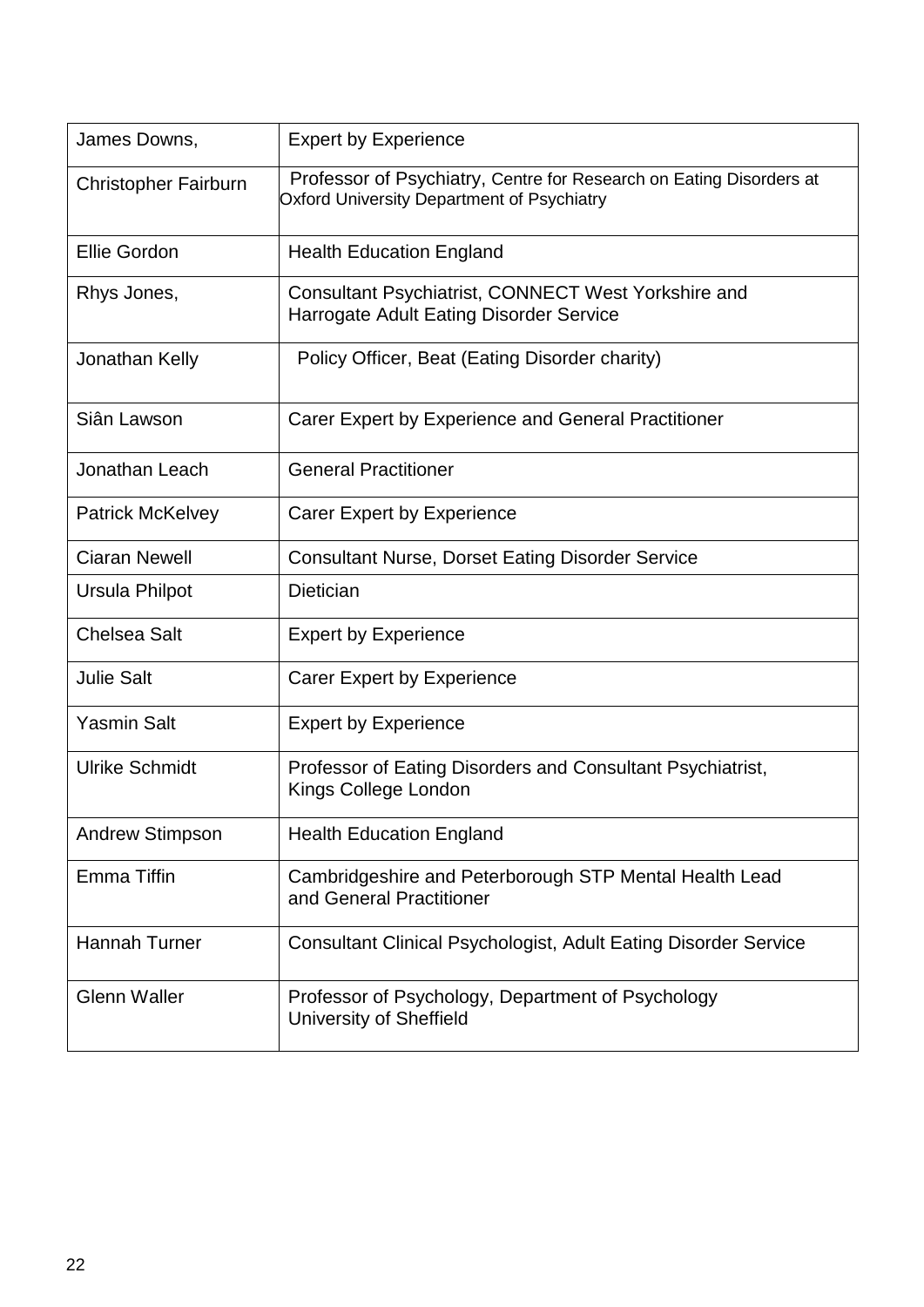**Service user and carer reference group**

| <b>Name</b>             |
|-------------------------|
| <b>Stacey Bateman</b>   |
| Vicki Butler            |
| <b>Helen Cain</b>       |
| James Downs             |
| <b>Rachel Garratt</b>   |
| <b>Lizzie Harrocks</b>  |
| Sian Lawson             |
| <b>Patrick McKelvey</b> |
| Carolyn Nicholson       |
| <b>Nicky Smith</b>      |
| <b>Lizzie Speller</b>   |

# **NHS England (including Specialised Commissioning) and NHS Improvement**

| <b>Name</b>            | <b>Role</b>                                                   |
|------------------------|---------------------------------------------------------------|
| Rosie Ayub             | <b>NHSE Patient and Public Partnership</b>                    |
| <b>Steve Bostock</b>   | New Care Models Programme Manager, NHS England                |
| Karon Glynn            | Head of Mental Health, POC and High Secure Lead               |
| Rozalie Horka          | New Care Models Senior Project Manager                        |
| Victoria Man           | Specialised Commissioning Programme of Care Senior<br>Manager |
| Sharday Morgan St-Prix | <b>Business Manager</b>                                       |
| <b>Kevin Mullins</b>   | <b>Head of Mental Health</b>                                  |
| Anne O'Herlihy         | Eating Disorders Programme Manager                            |
| Xanthe Townend         | Programme Lead for Adult IAPT                                 |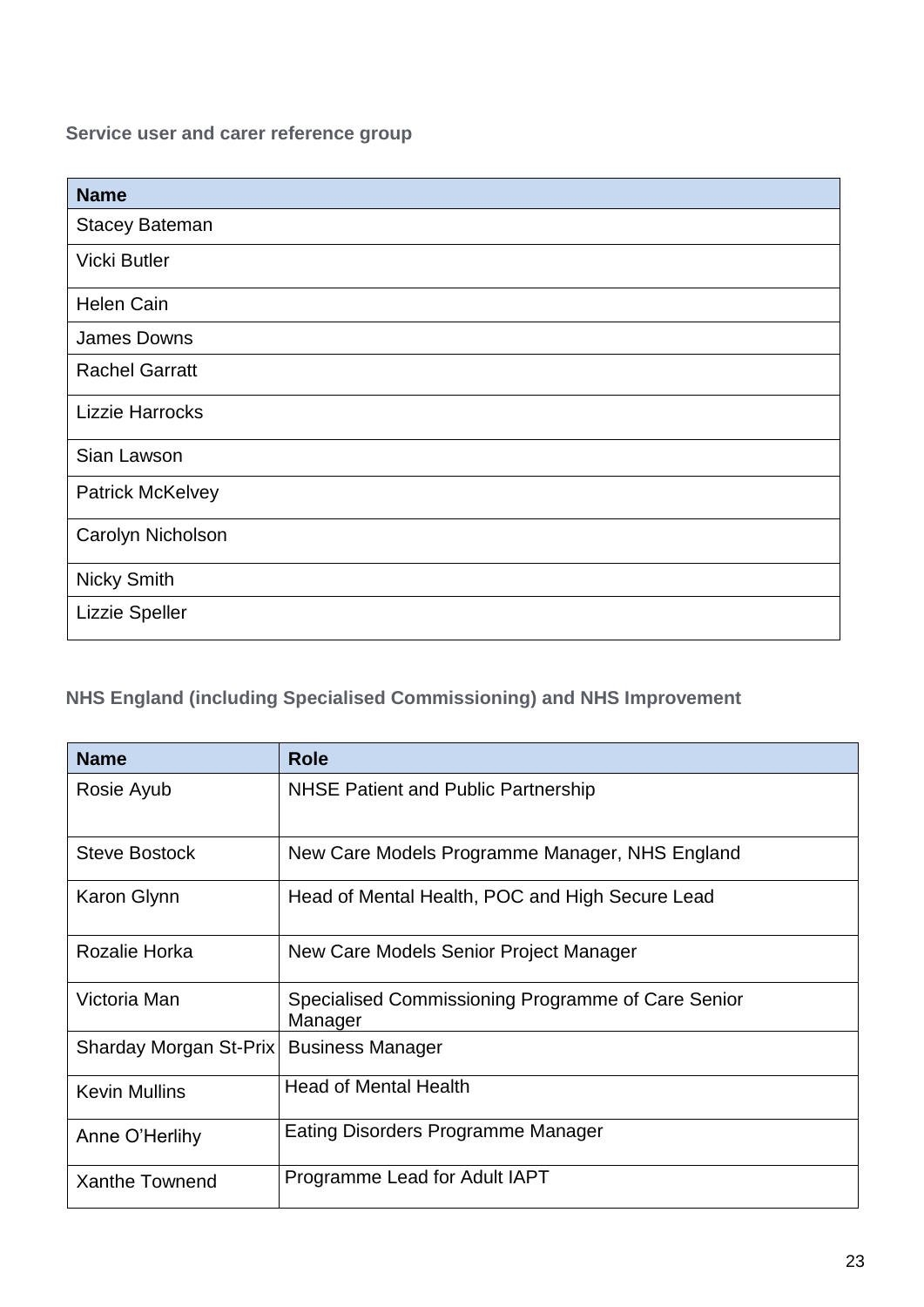**National Collaborating Centre for Mental Health and College Centre for Quality Improvement**

| <b>Name</b>            | <b>Role</b>                          |
|------------------------|--------------------------------------|
| Michelle Costa         | <b>Lead Researcher and Developer</b> |
| <b>Matthew Faires</b>  | <b>Research Assistant</b>            |
| Eva Gautam-<br>Aitken  | Senior Project Manager               |
| <b>Shubulade Smith</b> | <b>Director</b>                      |
| Kasia Trojanowska      | Editor                               |
| <b>Hannah Lucas</b>    | Programme Manager, CCQI              |

#### **Wider stakeholder group**

| <b>Name</b>            | <b>Role</b>                                                                                                      |
|------------------------|------------------------------------------------------------------------------------------------------------------|
| Agnes Ayton            | Vice-Chair of Eating Disorders Faculty, Royal College of<br><b>Psychiatrists</b>                                 |
| <b>Cathy Edwards</b>   | <b>Operational Delivery Director, NHS England</b>                                                                |
| <b>Ben Gordon</b>      | New Care Models Lead, NHS England                                                                                |
| <b>Keith Grimwade</b>  | Chair of East of England Clinical Network for Eating Disorders                                                   |
| Rebecca Mann           | Programme Lead, East of England Clinical Network for Eating<br><b>Disorders</b>                                  |
| <b>Carl Money</b>      | NHS analyst                                                                                                      |
| Dasha Nicholls         | Chair of Eating Disorders Faculty, Royal College of<br>Psychiatrists, PHSO Task and Finish Group                 |
| <b>Margaret Oates</b>  | <b>NHS</b> analyst                                                                                               |
| <b>Steve Sylvester</b> | Specialised Commissioning, NHS England                                                                           |
| Jayne Thorpe           | Finance, NHS England                                                                                             |
| <b>Suzanne Lilley</b>  | Implementation Manager – System Support for Implementation,<br>National Institute for Health and Care Excellence |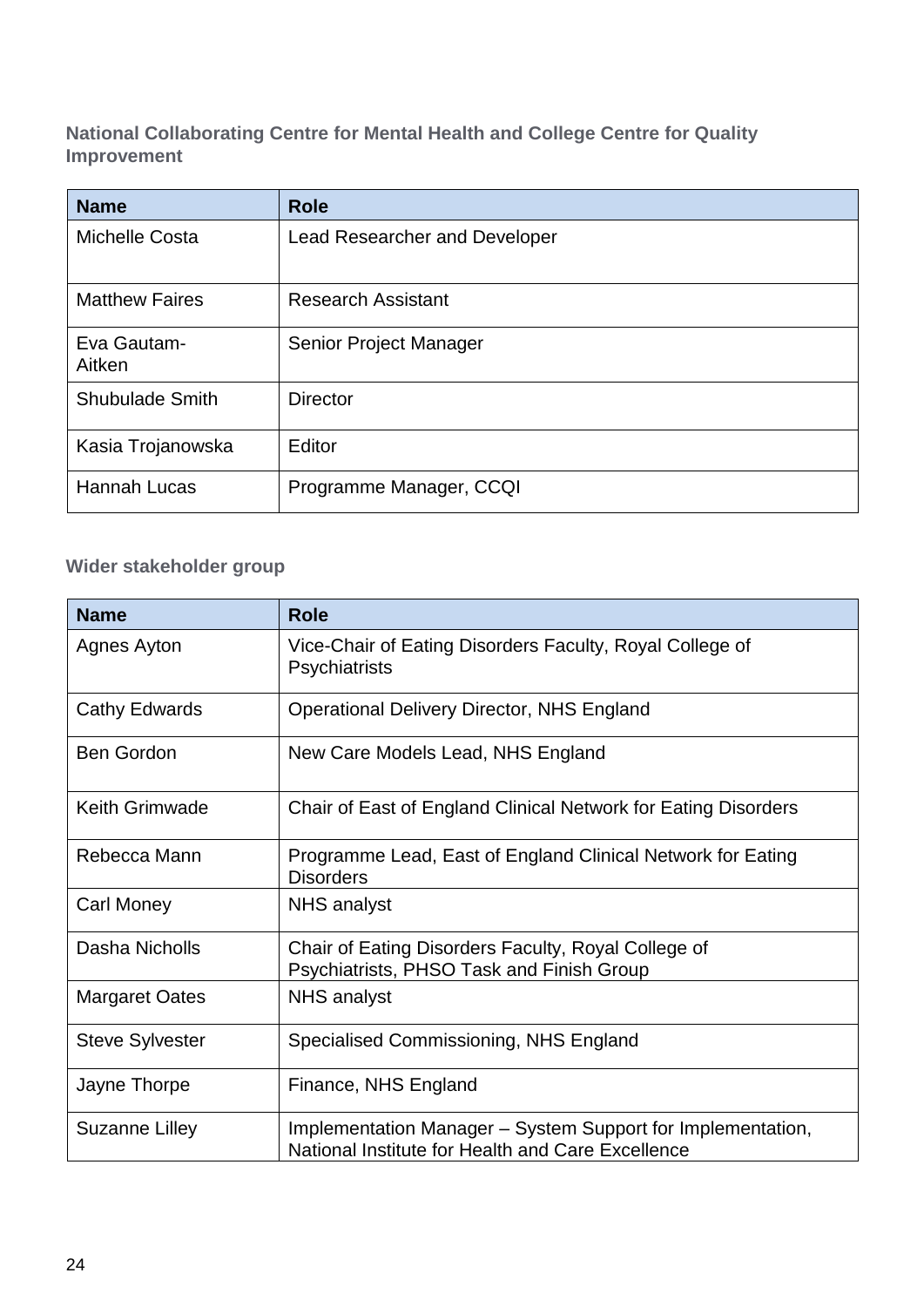# **Special acknowledgements**

| <b>Name</b>            | <b>Role</b>                                                  |
|------------------------|--------------------------------------------------------------|
| <b>Helen Greenwood</b> | Visual and Graphic Designer, NCCMH                           |
| Clare Taylor           | Associate Director – Quality and Research Development, NCCMH |

#### **Services visited**

| <b>Eating Disorder Services visited</b>                                                           |
|---------------------------------------------------------------------------------------------------|
| Dorset Children, Young People and Adult Eating Disorder Service                                   |
| <b>Hampshire Community Eating Disorder Service</b>                                                |
| FREED and Adult Eating Disorder Service, South London and Maudsley NHS<br><b>Foundation Trust</b> |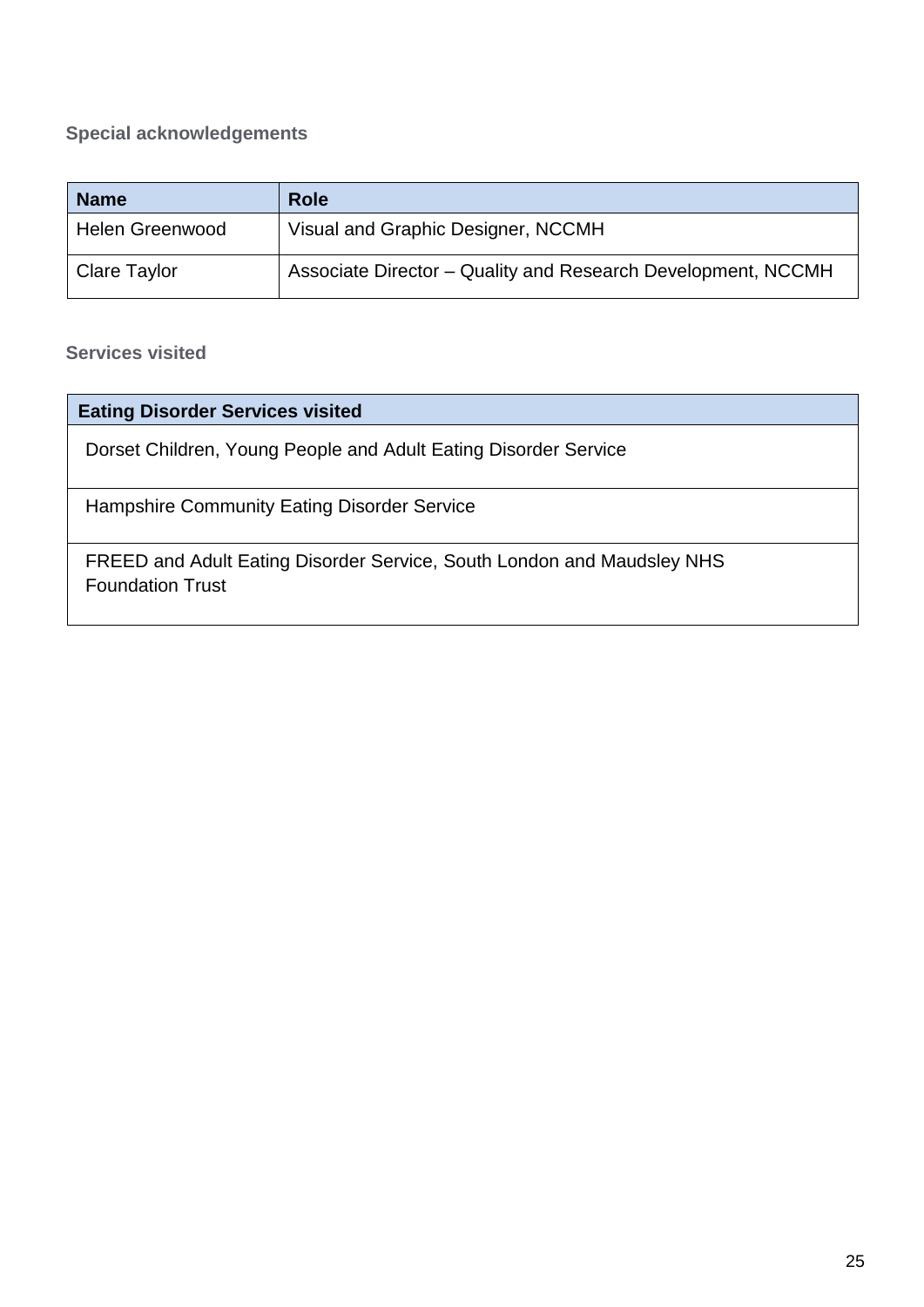<span id="page-25-0"></span>**6. References**

- 1 Parliamentary and Health Service Ombudsman. Ignoring the Alarms: How NHS Eating Disorder Services are Failing Patients. London: PHSO; 2017.
- 2 National Institute for Health and Care Excellence. Eating Disorders: Recognition and Treatment. NICE Guideline 69. London: NICE; 2017.
- 3 National Collaborating Centre for Mental Health. Access and Waiting Time Standard for Children and Young People with an Eating Disorder: Commissioning Guide. London: NHS England; 2015.
- 4 National Institute for Health and Care Excellence. Eating Disorders. Quality Standard 175. London: NICE; 2018.
- 5 MARSIPAN group. MARSIPAN: Management of Really Sick Patients with Anorexia Nervosa. London: Royal College of Psychiatrists and Royal College of Physicians; 2010.
- 6 Joint Commissioning Panel for Mental Health. Guidance for Commissioners of Eating Disorder Services. London: JCPMH; 2013.
- 7 The Royal College of Psychiatrists' Section of Eating Disorders. Eating Disorders in the UK: Service Distribution, Service Development and Training. London: Royal College of Psychiatrists; 2012.
- 8 HMSO. Mental Health Act. London: The Stationery Office; 2007.
- 9 HMSO. Mental Capacity Act 2005. London: The Stationery Office; 2005
- 10 National Institute for Health and Care Excellence. Service User Experience in Adult Mental Health: Improving the Experience of Care for People Using Adult NHS Mental Health Services. Clinical Guideline 136. London: NICE; 2011.
- 11 National Institute for Health and Care Excellence. Service User Experience in Adult Mental Health Services. Quality Standard 14. London: NICE; 2011.
- 12 de Zwaan M. Binge eating disorder and obesity. International Journal Of Obesity. 2001;25:S51.
- 13 Perez M, Van Diest AK, Cutts S. Preliminary examination of a mentor-based program for eating disorders. Journal of Eating Disorders. 2014;2:24.
- 14 National Institute for Health and Care Excellence. Decision-Making and Mental Capacity. NICE Guideline 108. London: NICE; 2018.
- 15 Berkman ND, Lohr KN, Bulik CM. Outcomes of eating disorders: A systematic review of the literature. International Journal of Eating Disorders. 2007;40:293–309.
- 16 Steinhausen HC. The outcome of anorexia nervosa in the 20th century. American Journal of Psychiatry. 2002;159:1284–93.
- 17 Treasure, J. A Guide to the Medical Risk Assessment for Eating Disorder. London: King's College London; 2009.
- 18 Munro C, Thomson V, Corr J, Randell L, Davies JE, GittoesC,etal.Anewservicemodelforthe treatment of severe anorexia nervosa in the community: the

Anorexia Nervosa Intensive Treatment Team. Psychiatric Bulletin. 2014;38:220–225.

19 Zeeck A, Herzog T, Hartmann A. Day clinic or inpatient care for severe bulimia nervosa? European Eating Disorders Review. 2004;12:79–86.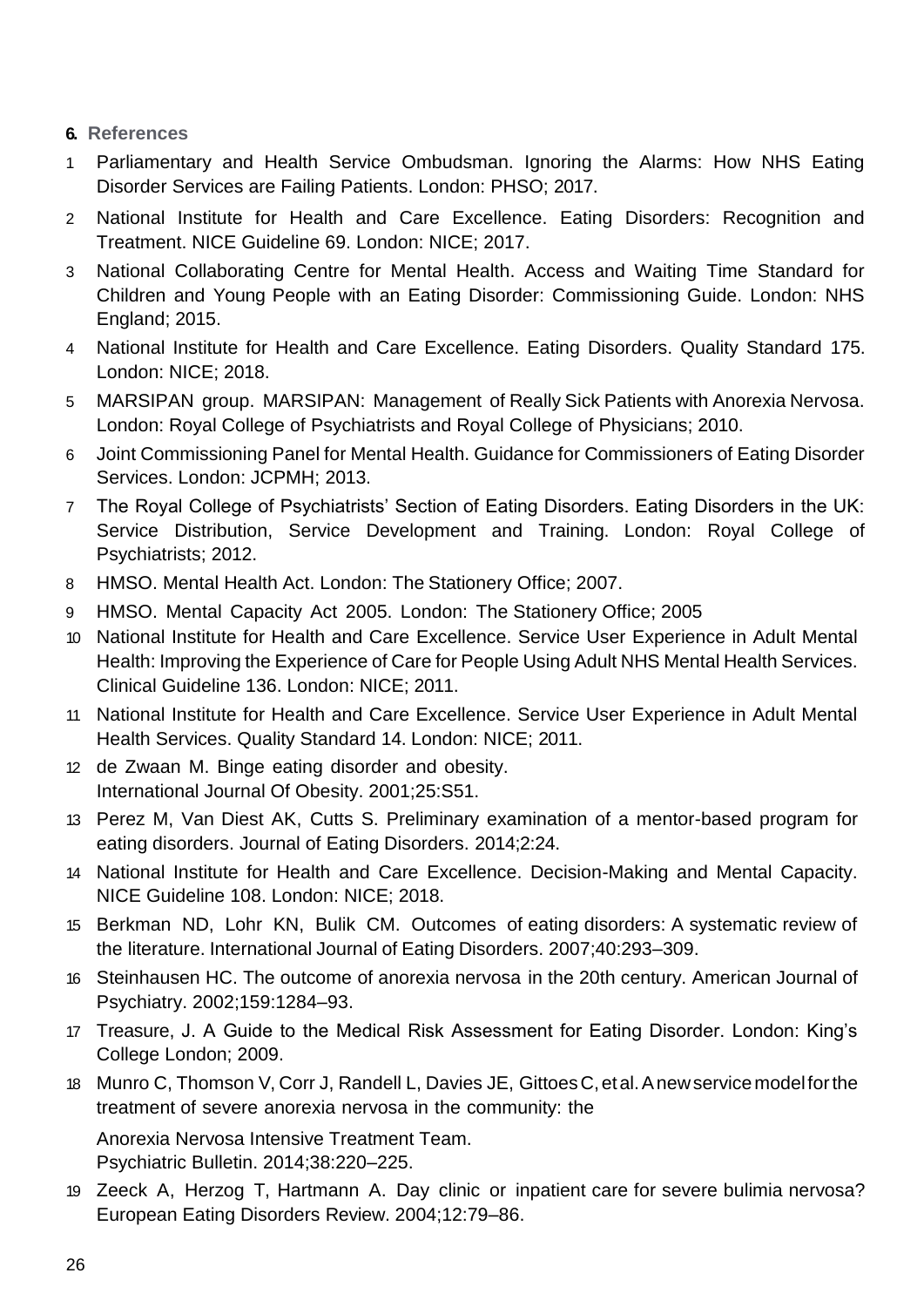- 20 Willinge AC, Touyz SW, Thornton C. An evaluation of the effectiveness and short-term stability of an innovative Australian day patient programme for eating disorders. European Eating Disorders Review. 2010;18:220–33.
- 21 Fittig E, Jacobi C, Backmund H, Gerlinghoff M, Wittchen HU. Effectiveness of day hospital treatment for anorexia nervosa and bulimia nervosa. European Eating Disorders Review. 2008;16:341–51.
- 22 Meads C, Gold L, Burls A. How effective is outpatient care compared to inpatient care for the treatment of anorexia nervosa? A systematic review. European Eating Disorders Review. 2001;9:229–41.
- 23 NHS England. NHS Standard Contract for Specialised Eating Disorders (Adults): Service Specifications. London: NHS England; 2013.
- 24 National Institute for Health and Care Excellence. Transition From Children's to Adults' Services for Young People Using Health or Social Care Services. NICE Guideline 43. London: NICE; 2016.
- 25 Royal College of Psychiatrists. Managing Transitions When the Patient Has an Eating Disorder. London: Royal College of Psychiatrists; 2017.
- 26 National Institute for Health and Care Excellence. Transition Between Inpatient Mental Health Settings and Community or Care Home Settings. NICE Guideline 53. London: NICE; 2016.
- 27 O'Brien KM, Vincent NK. Psychiatric comorbidity in anorexia and bulimia nervosa: nature, prevalence, and causal relationships. Clinical Psychology Review. 2003;23:57–74.
- 28 Duffy ME, Henkel KE, Earnshaw VA. Transgender clients' experiences of eating disorder treatment. Journal of LGBT Issues in Counseling. 2016;10:136–49.